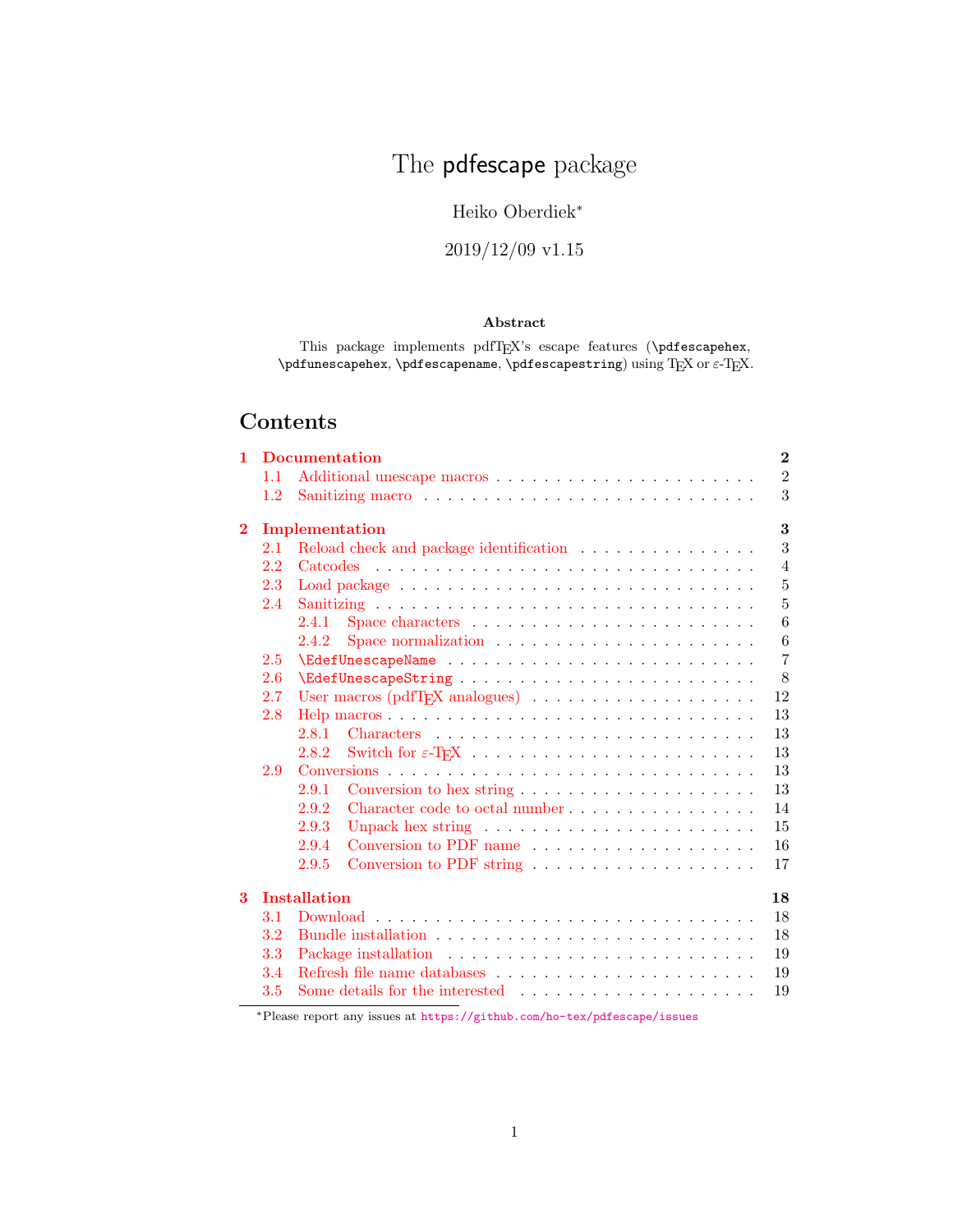| 4 History                                                                                                              | 19 |
|------------------------------------------------------------------------------------------------------------------------|----|
|                                                                                                                        | 19 |
|                                                                                                                        | 20 |
| $[2007/03/20 \text{ v}1.2] \ldots \ldots \ldots \ldots \ldots \ldots \ldots \ldots \ldots \ldots \ldots \ldots$        | 20 |
| $[2007/04/11 \text{ v}1.3] \ldots \ldots \ldots \ldots \ldots \ldots \ldots \ldots \ldots \ldots \ldots$               | 20 |
| $[2007/04/21 \text{ v}1.4] \ldots \ldots \ldots \ldots \ldots \ldots \ldots \ldots \ldots \ldots \ldots$               | 20 |
| $[2007/08/27 \text{ v}1.5] \ldots \ldots \ldots \ldots \ldots \ldots \ldots \ldots \ldots \ldots \ldots \ldots$        | 20 |
| $[2007/09/09 \text{ v}1.6] \ldots \ldots \ldots \ldots \ldots \ldots \ldots \ldots \ldots \ldots \ldots \ldots \ldots$ | 20 |
|                                                                                                                        | 20 |
|                                                                                                                        | 20 |
|                                                                                                                        | 20 |
| $[2010/11/12 \text{ v}1.10]$                                                                                           | 20 |
| $[2011/01/30 \text{ v}1.11]$                                                                                           | 21 |
| $[2011/04/04 \text{ v}1.12]$                                                                                           | 21 |
| $[2011/11/25 \text{ v}1.13]$                                                                                           | 21 |
|                                                                                                                        | 21 |
|                                                                                                                        | 21 |
|                                                                                                                        |    |

#### [5 Index](#page-20-5) 21

# <span id="page-1-0"></span>1 Documentation

```
\{ \mathsf{EdegreeHex} \} \{ \langle string \rangle \}\text{EdefUnescapeHex } \langle \langle \mathit{cmd} \rangle \}\{ \langle cmd \rangle \} {\langle string \rangle}
\texttt{\char'4}\mathsf{EdefEscapeString}\left\{\langle cmd\rangle\right\} \left\{\langle \textit{string}\rangle\right\}
```
These commands converts  $\langle string \rangle$  and stores the result in macro  $\langle cmd \rangle$ . The conversion result is the same as the conversion of the corresponding pdfTEX's primitives. Note that the argument  $\langle string \rangle$  is expanded before the conversion. For example, if pdfT<sub>F</sub>X  $> = 1.30$  is present, then **\EdefEscapeHex** becomes to:

```
\def\EdefEscapeHex#1#2{%
  \edef#1{\pdfescapehex{#2}}%
}
```
The package provides implementations for the case that pdfT<sub>E</sub>X is not present (or too old). Even  $\varepsilon$ -T<sub>E</sub>X can be missing, however it is used if it is detected.

Babel. The input strings may contain shorthand characters of package babel.

# <span id="page-1-1"></span>1.1 Additional unescape macros

<span id="page-1-3"></span> $\{EdefUnescapeName \}\{ \langle cmd \rangle \} \}$ 

Sequences of a hash sign with two hexadecimal digits are converted to the corresponding character (PDF-1.2). A hash sign that is not followed by two hexadecimal digits is left unchanged. The catcodes in the result string follow TeX's conventions. The space has catcode 10 (space) and the other characters have catcode 12 (other).

2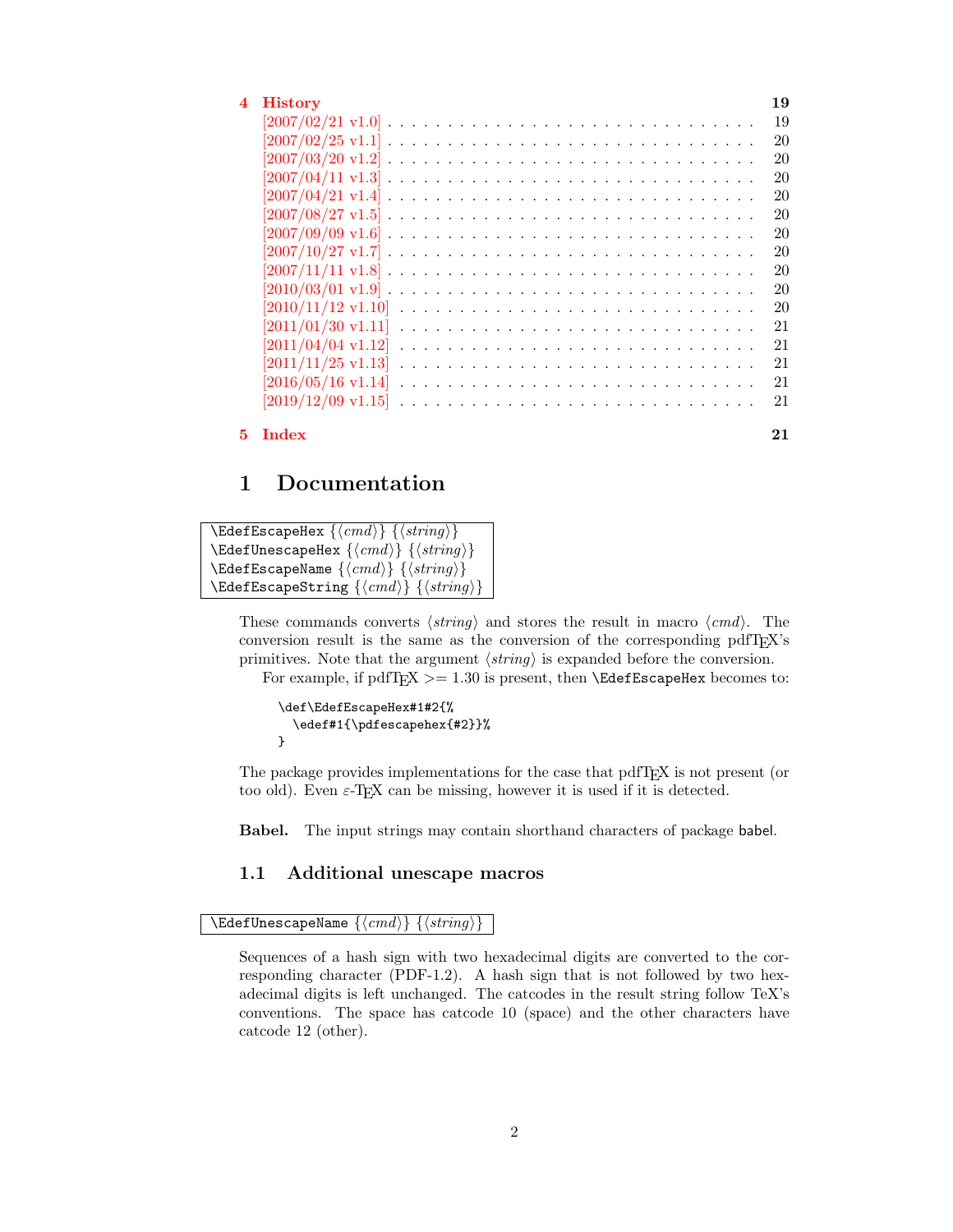<span id="page-2-20"></span> $\{ \langle cmd \rangle \}$   $\{ \langle string \rangle \}$ 

Macro  $\langle cmd \rangle$  stores the unescaped string in  $\langle string \rangle$ . All the rules for literal strings are implemented, see PDF specification. The catcodes in the result string follow TeX's conventions.

### <span id="page-2-0"></span>1.2 Sanitizing macro

```
\text{NEdefSanitize } \{\langle cmd \rangle\} \{\langle string \rangle\}
```
Argument  $\langle string \rangle$  is expanded, converted to a string of tokens with catcode 12 (other) and space tokens, and stored in macro  $\langle cmd\rangle$ .

# <span id="page-2-1"></span>2 Implementation

 $1$   $\langle$ \*package $\rangle$ 

# <span id="page-2-2"></span>2.1 Reload check and package identification

Reload check, especially if the package is not used with LAT<sub>EX</sub>.

```
2 \begingroup\catcode61\catcode48\catcode32=10\relax%
 3 \catcode13=5 \% ^^M
 4 \endlinechar=13 %
 5 \catcode35=6 % #
 6 \catcode39=12 \frac{9}{12} \frac{1}{2}7 \catcode44=12 % ,
 8 \catcode45=12 % -
 9 \catcode46=12 % .
10 \catcode58=12 % :
11 \catcode64=11 % @
12 \catcode123=1 % {
13 \catcode125=2 % }
14 \expandafter\let\expandafter\x\csname ver@pdfescape.sty\endcsname
15 \ifx\x\relax % plain-TeX, first loading
16 \else
17 \def\emptyset18 \ifx\x\empty % LaTeX, first loading,
19 % variable is initialized, but \ProvidesPackage not yet seen
20 \else
21 \expandafter\ifx\csname PackageInfo\endcsname\relax
22 \det\left\{ \pm 1 \pm 2 \frac{3}{8} \right\}23 \immediate\write-1{Package #1 Info: #2.}%
24 }%
25 \else
26 \def\x#1#2{\PackageInfo{#1}{#2, stopped}}%
27 \fi
28 \x{pdfescape}{The package is already loaded}%
29 \aftergroup\endinput
30 \foralli
31 \fi
32 \endgroup%
Package identification:
```

```
33 \begingroup\catcode61\catcode48\catcode32=10\relax%
34 \catcode13=5 % ^^M
35 \endlinechar=13 %
```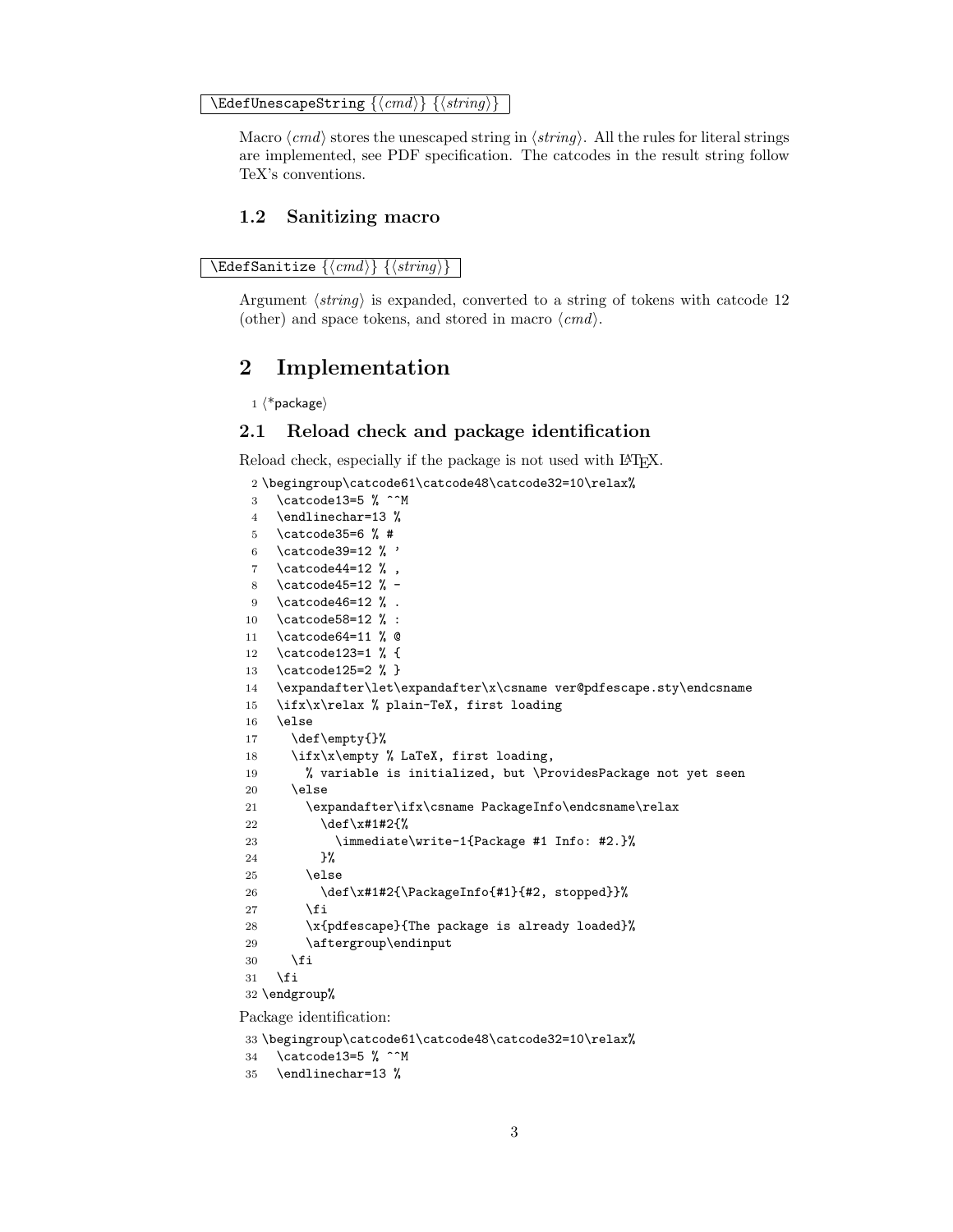<span id="page-3-40"></span><span id="page-3-38"></span><span id="page-3-31"></span><span id="page-3-15"></span><span id="page-3-14"></span><span id="page-3-13"></span><span id="page-3-12"></span><span id="page-3-11"></span><span id="page-3-10"></span><span id="page-3-9"></span><span id="page-3-8"></span><span id="page-3-7"></span><span id="page-3-6"></span><span id="page-3-5"></span><span id="page-3-4"></span><span id="page-3-3"></span><span id="page-3-2"></span> \catcode35=6 % # \catcode39=12 % ' \catcode40=12 % ( \catcode41=12 % ) 40 \catcode44=12  $\%$ , \catcode45=12 % - \catcode46=12 % . \catcode47=12 % / \catcode58=12 % : \catcode64=11 % @ \catcode91=12 % [ \catcode93=12 % ] \catcode123=1 % { \catcode125=2 % } \expandafter\ifx\csname ProvidesPackage\endcsname\relax 51 \def\x#1#2#3[#4]{\endgroup \immediate\write-1{Package: #3 #4}% \xdef#1{#4}% }% \else \def\x#1#2[#3]{\endgroup #2[{#3}]% \ifx#1\@undefined \xdef#1{#3}%  $60 \overline{\text{f}i}$  $\iint x #1\relax$  \xdef#1{#3}%  $63 \overline{\phantom{a}}$  \fi }%  $\setminus$ fi \expandafter\x\csname ver@pdfescape.sty\endcsname \ProvidesPackage{pdfescape}% [2019/12/09 v1.15 Implements pdfTeX's escape features (HO)]%

# <span id="page-3-41"></span><span id="page-3-39"></span><span id="page-3-37"></span><span id="page-3-32"></span><span id="page-3-1"></span><span id="page-3-0"></span>2.2 Catcodes

```
69 \begingroup\catcode61\catcode48\catcode32=10\relax%
70 \catcode13=5 % ^^M
71 \endlinechar=13 %
72 \catcode123 1 % {
73 \catcode125 2 % }
74 \catcode64 11 %
75 \def\x{\endgroup
76 \expandafter\edef\csname PE@AtEnd\endcsname{%
77 \endlinechar=\the\endlinechar\relax
78 \catcode13=\the\catcode13\relax
79 \catcode32=\the\catcode32\relax
80 \catcode35=\the\catcode35\relax
81 \catcode61=\the\catcode61\relax
82 \catcode64=\the\catcode64\relax
83 \catcode123=\the\catcode123\relax
84 \catcode125=\the\catcode125\relax
85 }%
86 }%
87 \x\catcode61\catcode48\catcode32=10\relax%
88 \catcode13=5 % ^^M
89 \endlinechar=13 %
90 \catcode35=6 % #
```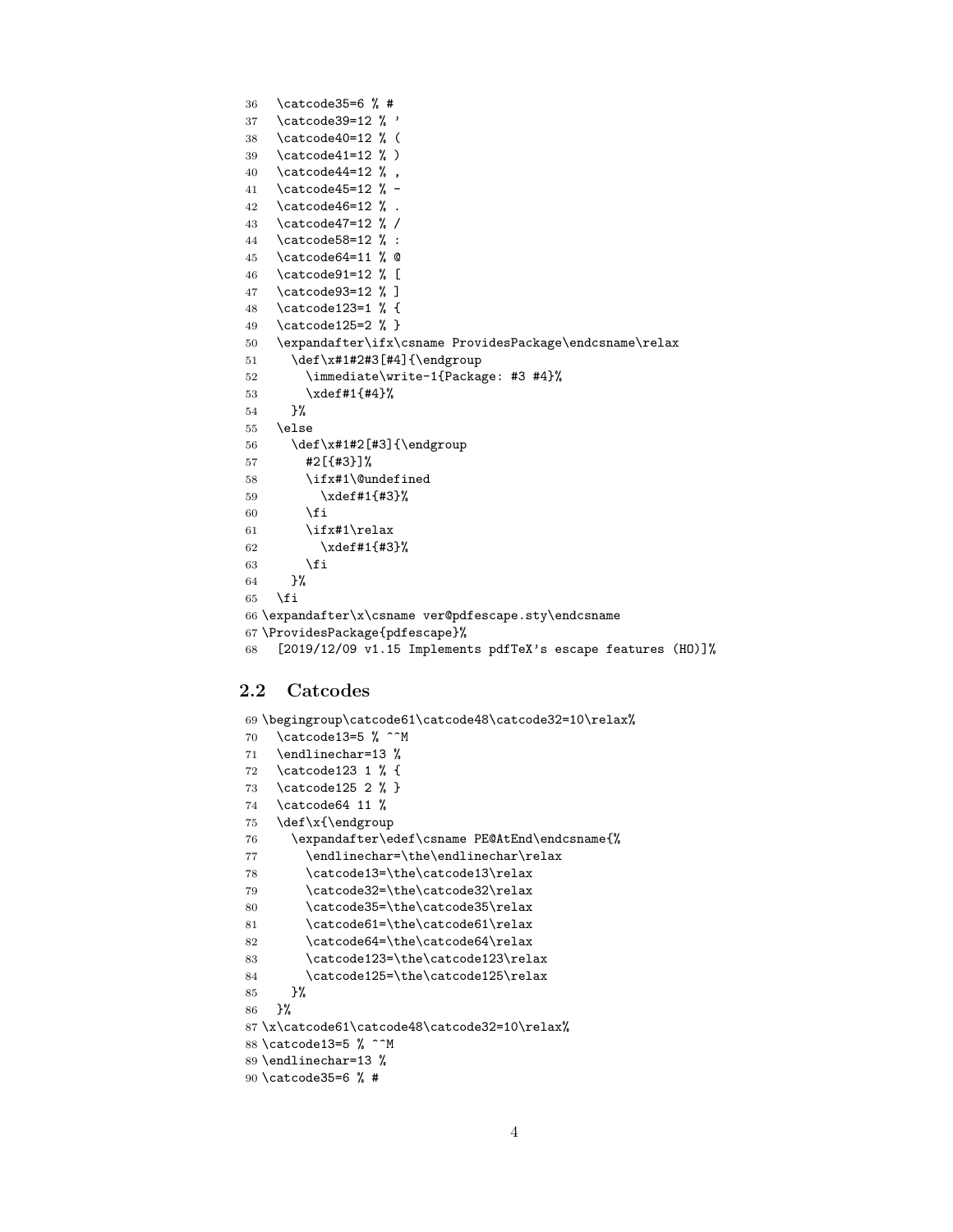```
91 \catcode64=11 % @
92 \catcode123=1 % {
93 \catcode125=2 % }
94 \def\TMP@EnsureCode#1#2#3{%
95 \edef\PE@AtEnd{%
96 \PE@AtEnd
97 #1#2=\the#1#2\relax
98 }%
99 #1#2=#3\relax
100 }
101 \TMP@EnsureCode\catcode{0}{12}% ^^@
102 \TMP@EnsureCode\catcode{34}{12}% "
103 \TMP@EnsureCode\catcode{36}{3}% $
104 \TMP@EnsureCode\catcode{38}{4}% &
105 \TMP@EnsureCode\catcode{39}{12}% '
106 \TMP@EnsureCode\catcode{42}{12}% *
107 \TMP@EnsureCode\catcode{45}{12}% -
108 \TMP@EnsureCode\catcode{46}{12}% .
109 \TMP@EnsureCode\catcode{47}{12}% /
110 \TMP@EnsureCode\catcode{60}{12}% <
111 \TMP@EnsureCode\catcode{62}{12}% >
112 \TMP@EnsureCode\catcode{91}{12}% [
113 \TMP@EnsureCode\catcode{93}{12}% ]
114 \TMP@EnsureCode\catcode{94}{7}% ^
115 \TMP@EnsureCode\catcode{96}{12}% '
116 \TMP@EnsureCode\uccode{34}{0}% "
117 \TMP@EnsureCode\uccode{48}{0}% 0
118 \TMP@EnsureCode\uccode{61}{0}% =
119 \edef\PE@AtEnd{\PE@AtEnd\noexpand\endinput}
```
# <span id="page-4-35"></span><span id="page-4-34"></span><span id="page-4-33"></span><span id="page-4-25"></span><span id="page-4-19"></span><span id="page-4-18"></span><span id="page-4-17"></span><span id="page-4-16"></span><span id="page-4-15"></span><span id="page-4-14"></span><span id="page-4-13"></span><span id="page-4-12"></span><span id="page-4-11"></span><span id="page-4-10"></span><span id="page-4-0"></span>2.3 Load package

```
120 \begingroup\expandafter\expandafter\expandafter\endgroup
121 \expandafter\ifx\csname RequirePackage\endcsname\relax
122 \def\TMP@RequirePackage#1[#2]{%
123 \begingroup\expandafter\expandafter\expandafter\endgroup
124 \expandafter\ifx\csname ver@#1.sty\endcsname\relax
125 \input #1.sty\relax
126 \fi
127 \frac{1}{6}128 \TMP@RequirePackage{ltxcmds}[2010/04/08]%
129 \else
130 \RequirePackage{ltxcmds}[2010/04/08]%
131 \fi
```
# <span id="page-4-37"></span><span id="page-4-30"></span><span id="page-4-1"></span>2.4 Sanitizing

```
\EdefSanitize Macro \EdefSanitize takes #2, entirely converts it to token with catcode 12
```

```
(other) and stores the result in macro #1.
132 \begingroup\expandafter\expandafter\expandafter\endgroup
```

```
133 \expandafter\ifx\csname detokenize\endcsname\relax
134 \long\def\EdefSanitize#1#2{%
135 \begingroup
136 \csname @safe@activestrue\endcsname
137 \edef#1{#2}%
138 \PE@onelevel@sanitize#1%
139 \expandafter\endgroup
140 \expandafter\def\expandafter#1\expandafter{#1}%
```

```
141 }%
```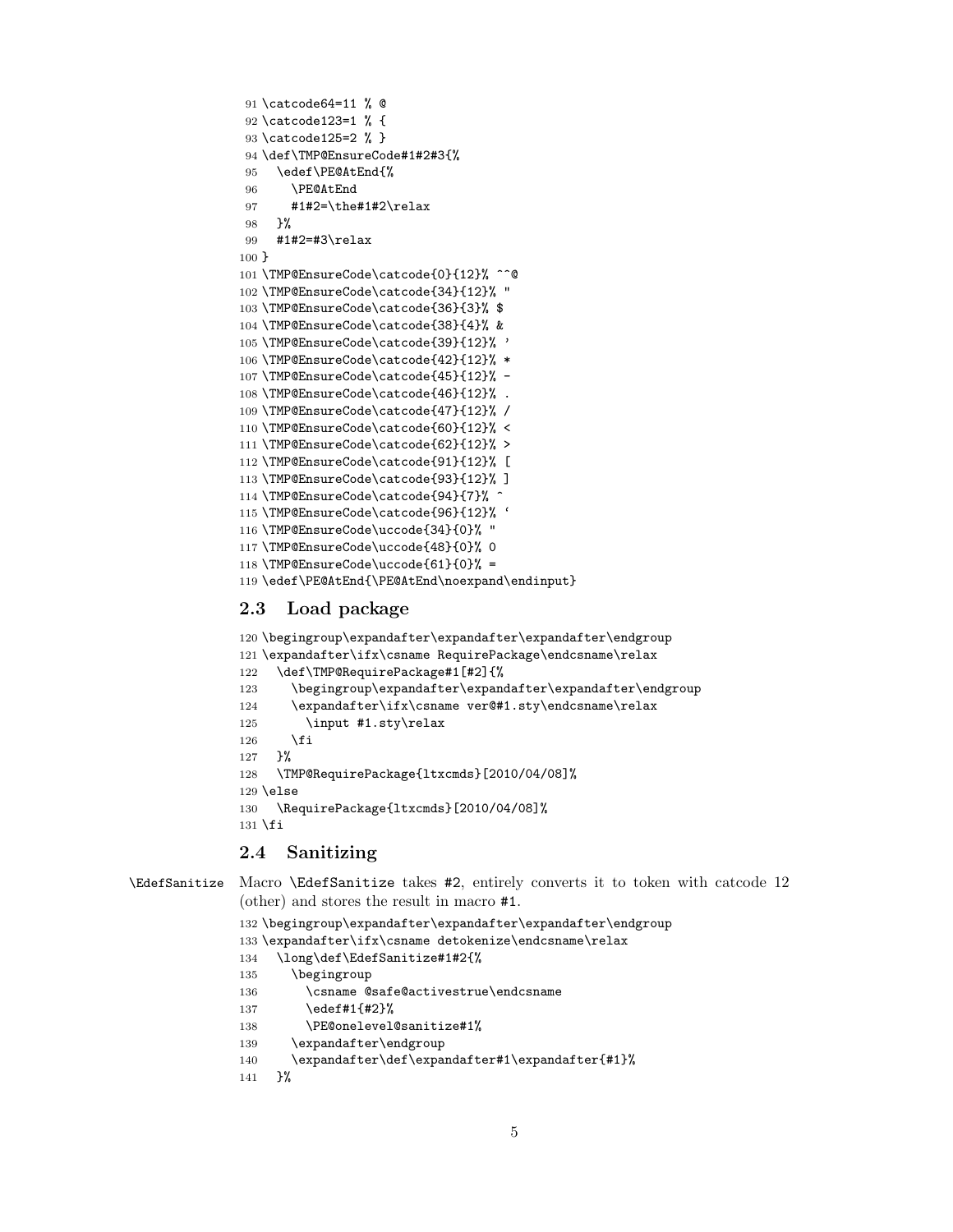```
142 \begingroup\expandafter\expandafter\expandafter\endgroup
                       143 \expandafter\ifx\csname @onelevel@sanitize\endcsname\relax
                       144 \def\PE@onelevel@sanitize#1{%
                       145 \edef#1{\expandafter\PE@strip@prefix\meaning#1}%
                       146 }%
                       147 \def\PE@strip@prefix#1>{}%
                       148 \else
                       149 \let\PE@onelevel@sanitize\@onelevel@sanitize
                       150 \fi
                       151 \else
                       152 \long\def\EdefSanitize#1#2{%
                       153 \begingroup
                       154 \csname @safe@activestrue\endcsname
                       155 \edef#1{#2}%
                       156 \expandafter\endgroup
                       157 \expandafter\def\expandafter#1\expandafter{%
                       158 \detokenize\expandafter{#1}%
                       159 }%
                       160 }%
                       161 \def\PE@onelevel@sanitize#1{%
                       162 \edef#1{\detokenize\expandafter{#1}}%
                       163 }%
                       164 \fi
         \PE@sanitize Macro \PE@sanitize is only defined for compatibility with version 1.4. Its use is
                       deprecated.
                       165 \let\PE@sanitize\EdefSanitize
                       2.4.1 Space characters
      \PE@space@other
                       166 \begingroup
                       167 \catcode'\ =12\relax%
                       168 \def\x{\endgroup\def\PE@space@other{ }}\x\relax
      \PE@space@space
                       169 \def\PE@space@space{ }
                       2.4.2 Space normalization
\PE@SanitizeSpaceOther
                       170 \def\PE@SanitizeSpaceOther#1{%
                       171 \edef#1{\expandafter\PE@SpaceToOther#1 \relax}%
                       172 }
     \PE@SpaceToOther
                       173 \def\PE@SpaceToOther#1 #2\relax{%
                       174 #1%
                       175 \ifx\\#2\\%
                       176 \else
                       177 \PE@space@other
                       178 \ltx@ReturnAfterFi{%
                       179 \PE@SpaceToOther#2\relax
                       180 }%
                      181 \fi
                       182 }
```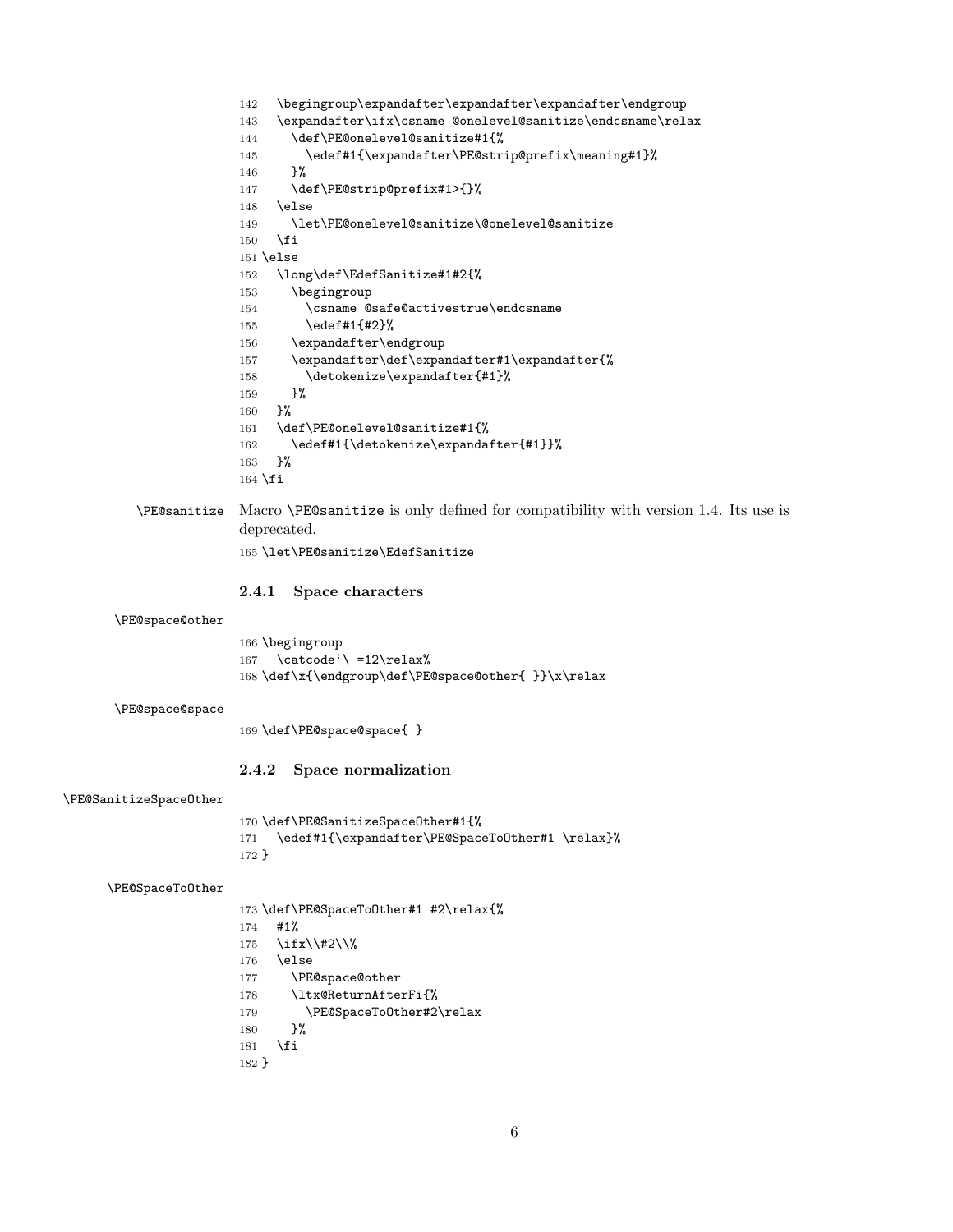#### <span id="page-6-0"></span>2.5 \EdefUnescapeName

<span id="page-6-4"></span>\EdefUnescapeName

<span id="page-6-3"></span> \def\EdefUnescapeName#1#2{% \EdefSanitize#1{#2}% \PE@SanitizeSpaceOther#1% \PE@UnescapeName#1%

<span id="page-6-33"></span><span id="page-6-29"></span><span id="page-6-22"></span>187 \PE@onelevel@sanitize#1%

```
188 }
```
#### <span id="page-6-34"></span>\PE@UnescapeName

```
189 \begingroup
190 \catcode'\$=6 % hash
191 \catcode'\#=12 % other
192 \gdef\PE@UnescapeName$1{%
193 \begingroup
194 \PE@InitUccodeHexDigit
195 \def\PE@result{}%
196 \expandafter\PE@DeName$1#\relax\relax
197 \expandafter\endgroup
198 \expandafter\def\expandafter$1\expandafter{\PE@result}%
199 }%
200 \gdef\PE@DeName$1#$2$3{%
201 \ifx\relax$2%
202 \edef\PE@result{\PE@result$1}%
203 \let\PE@next\relax
204 \else
205 \ifx\relax$3%
206 % wrong escape sequence in input
207 \edef\PE@result{\PE@result$1#}%
208 \let\PE@next\relax
209 \else
210 \uppercase{%
211 \def\PE@testA{$2}%
212 \def\PE@testB{$3}%
213 }%
214 \ifcase\ifcase\expandafter\PE@TestUcHexDigit\PE@testA
215 \ifcase\expandafter\PE@TestUcHexDigit\PE@testB
216 \ltx@zero
217 \else
218 \ltx@one
219 \qquad \qquad \int f220 \qquad \text{lelex}221 \ltx@one
222 \fi
223 \uccode\ltx@zero="\PE@testA\PE@testB\relax
224 \uppercase{%
225 \def\PE@temp{^^@}%
226 }%
227 \uccode\ltx@zero=\ltx@zero
228 \edef\PE@result{\PE@result$1\PE@temp}%
229 \let\PE@next\PE@DeName
230 \else
231 % wrong escape sequence in input
232 \edef\PE@result{\PE@result$1#}%
233 \def\PE@next{\PE@DeName$2$3}%
234 \overrightarrow{f}235 \setminusfi
```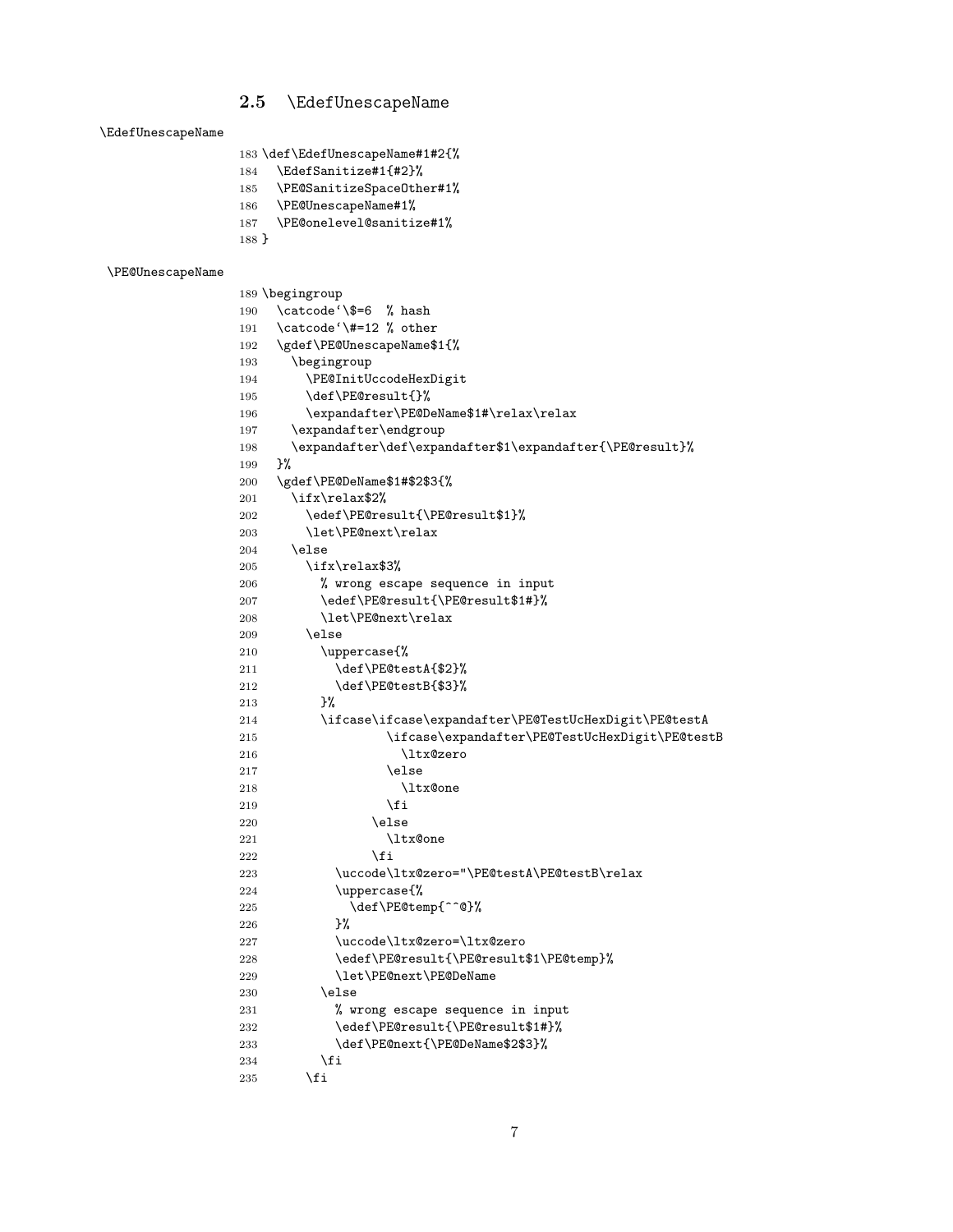<span id="page-7-29"></span>236  $\setminus$ fi \PE@next }% \endgroup

#### <span id="page-7-28"></span>\PE@InitUccodeHexDigit

<span id="page-7-37"></span><span id="page-7-36"></span><span id="page-7-35"></span><span id="page-7-34"></span><span id="page-7-33"></span><span id="page-7-32"></span><span id="page-7-15"></span><span id="page-7-14"></span><span id="page-7-13"></span><span id="page-7-12"></span><span id="page-7-11"></span><span id="page-7-10"></span> \def\PE@InitUccodeHexDigit{% \uccode'a='A\relax \uccode'b='B\relax \uccode'c='C\relax \uccode'd='D\relax \uccode'e='E\relax \uccode'f='F\relax \uccode'A=\ltx@zero \uccode'B=\ltx@zero \uccode'C=\ltx@zero \uccode'D=\ltx@zero \uccode'E=\ltx@zero \uccode'F=\ltx@zero \uccode'0=\ltx@zero \uccode'1=\ltx@zero \uccode'2=\ltx@zero \uccode'3=\ltx@zero \uccode'4=\ltx@zero \uccode'5=\ltx@zero \uccode'6=\ltx@zero \uccode'7=\ltx@zero \uccode'8=\ltx@zero \uccode'9=\ltx@zero }

#### <span id="page-7-31"></span>\PE@TestUcHexDigit

<span id="page-7-25"></span><span id="page-7-24"></span><span id="page-7-23"></span><span id="page-7-22"></span><span id="page-7-21"></span><span id="page-7-20"></span><span id="page-7-19"></span><span id="page-7-18"></span><span id="page-7-17"></span><span id="page-7-16"></span><span id="page-7-9"></span><span id="page-7-8"></span><span id="page-7-7"></span><span id="page-7-6"></span><span id="page-7-5"></span><span id="page-7-4"></span><span id="page-7-3"></span>

|       | 264 \def\PE@TestUcHexDigit#1{% |
|-------|--------------------------------|
| 265   | \ifnum'#1<48 % 0               |
| 266   | <b>\ltx@one</b>                |
| 267   | \else                          |
| 268   | \ifnum'#1>70 % F               |
| 269   | <b>\ltx@one</b>                |
| 270   | \else                          |
| 271   | \ifnum'#1>57 % 9               |
| 272   | \ifnum'#1<65 % A               |
| 273   | \ltx@one                       |
| 274   | \else                          |
| 275   | \ltx@zero                      |
| 276   | \fi                            |
| 277   | \else                          |
| 278   | \ltx@zero                      |
| 279   | \fi                            |
| 280   | \fi                            |
| 281   | \fi                            |
| 282 F |                                |

# <span id="page-7-27"></span><span id="page-7-26"></span><span id="page-7-0"></span>2.6 \EdefUnescapeString

#### <span id="page-7-2"></span>\EdefUnescapeString

\def\EdefUnescapeString#1#2{%

<span id="page-7-1"></span>\EdefSanitize#1{#2}%

<span id="page-7-30"></span>\PE@SanitizeSpaceOther#1%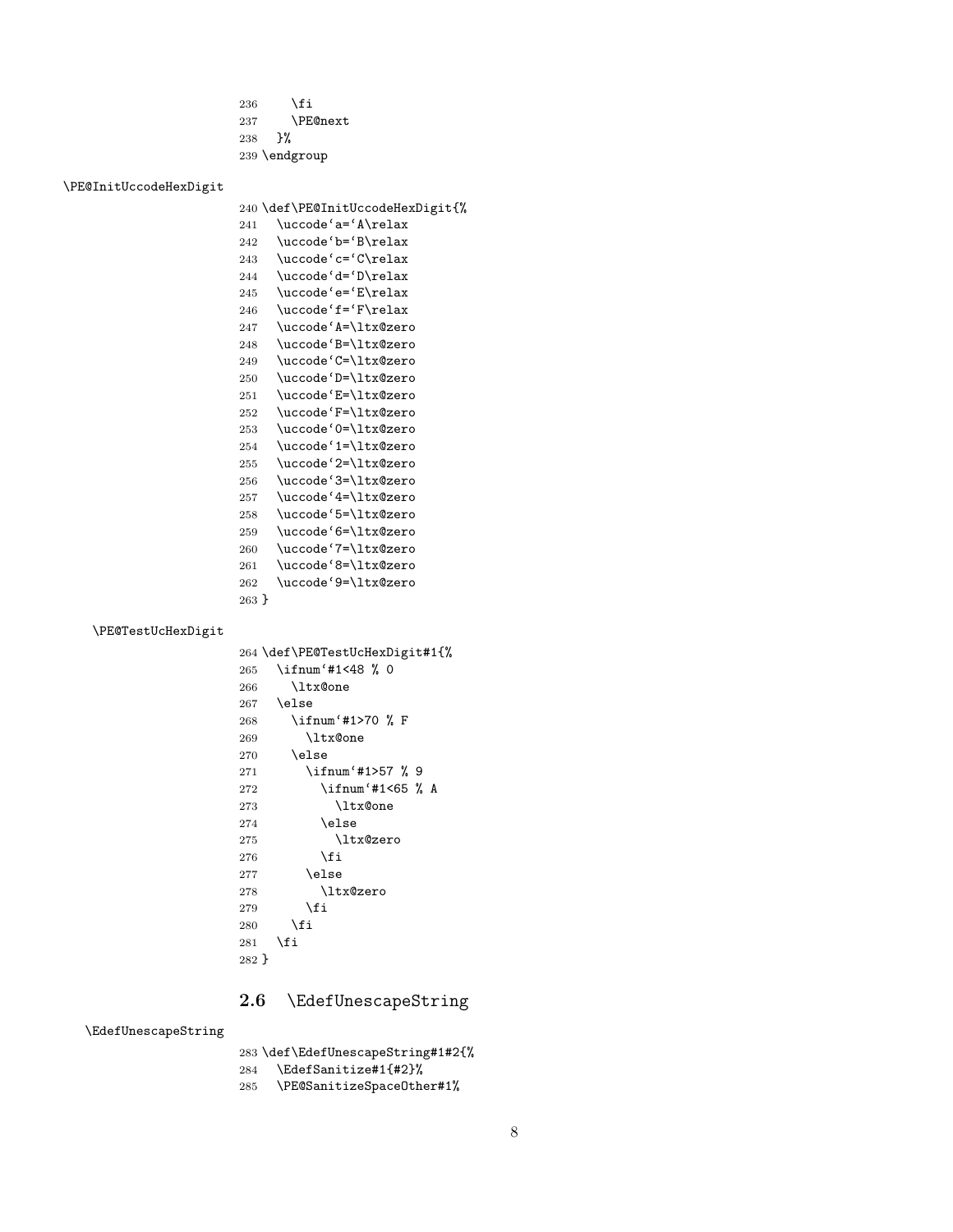<span id="page-8-26"></span><span id="page-8-25"></span><span id="page-8-24"></span><span id="page-8-23"></span><span id="page-8-22"></span><span id="page-8-21"></span><span id="page-8-20"></span><span id="page-8-19"></span><span id="page-8-18"></span><span id="page-8-17"></span><span id="page-8-16"></span><span id="page-8-15"></span><span id="page-8-14"></span><span id="page-8-13"></span><span id="page-8-12"></span><span id="page-8-11"></span><span id="page-8-10"></span><span id="page-8-9"></span><span id="page-8-8"></span><span id="page-8-7"></span><span id="page-8-6"></span><span id="page-8-5"></span><span id="page-8-4"></span><span id="page-8-3"></span><span id="page-8-2"></span><span id="page-8-1"></span><span id="page-8-0"></span> \PE@NormalizeLineEnd#1% \PE@UnescapeString#1% \PE@onelevel@sanitize#1% } \begingroup \uccode'\8=10 % lf \uccode'\9=13 % cr \def\x#1#2{\endgroup \PE@NormalizeLineEnd \def\PE@NormalizeLineEnd##1{% \def\PE@result{}%  $296 \qquad \verb|\expandafter\PE@WormalizeLineEnd##1#2\relax|$  \let##1\PE@result }% \PE@@NormalizeLineEnd \def\PE@@NormalizeLineEnd##1#2##2{% \ifx\relax##2% \edef\PE@result{\PE@result##1}% \let\PE@next\relax \else \edef\PE@result{\PE@result##1#1}% \ifx#1##2% lf \let\PE@next\PE@@NormalizeLineEnd \else \def\PE@next{\PE@@NormalizeLineEnd##2}%  $\setminus$ fi \fi \PE@next }% }% \uppercase{% \x 89% } \begingroup \catcode'\|=0 % \catcode'\\=12 % \PE@UnescapeString |gdef|PE@UnescapeString#1{% |begingroup |def|PE@result{}% |expandafter|PE@DeString#1\|relax |expandafter|endgroup |expandafter|def|expandafter#1|expandafter{|PE@result}% }% \PE@DeString |gdef|PE@DeString#1\#2{% |ifx|relax#2% |edef|PE@result{|PE@result#1}% |let|PE@next|relax |else |if n#2% |uccode|ltx@zero=10 %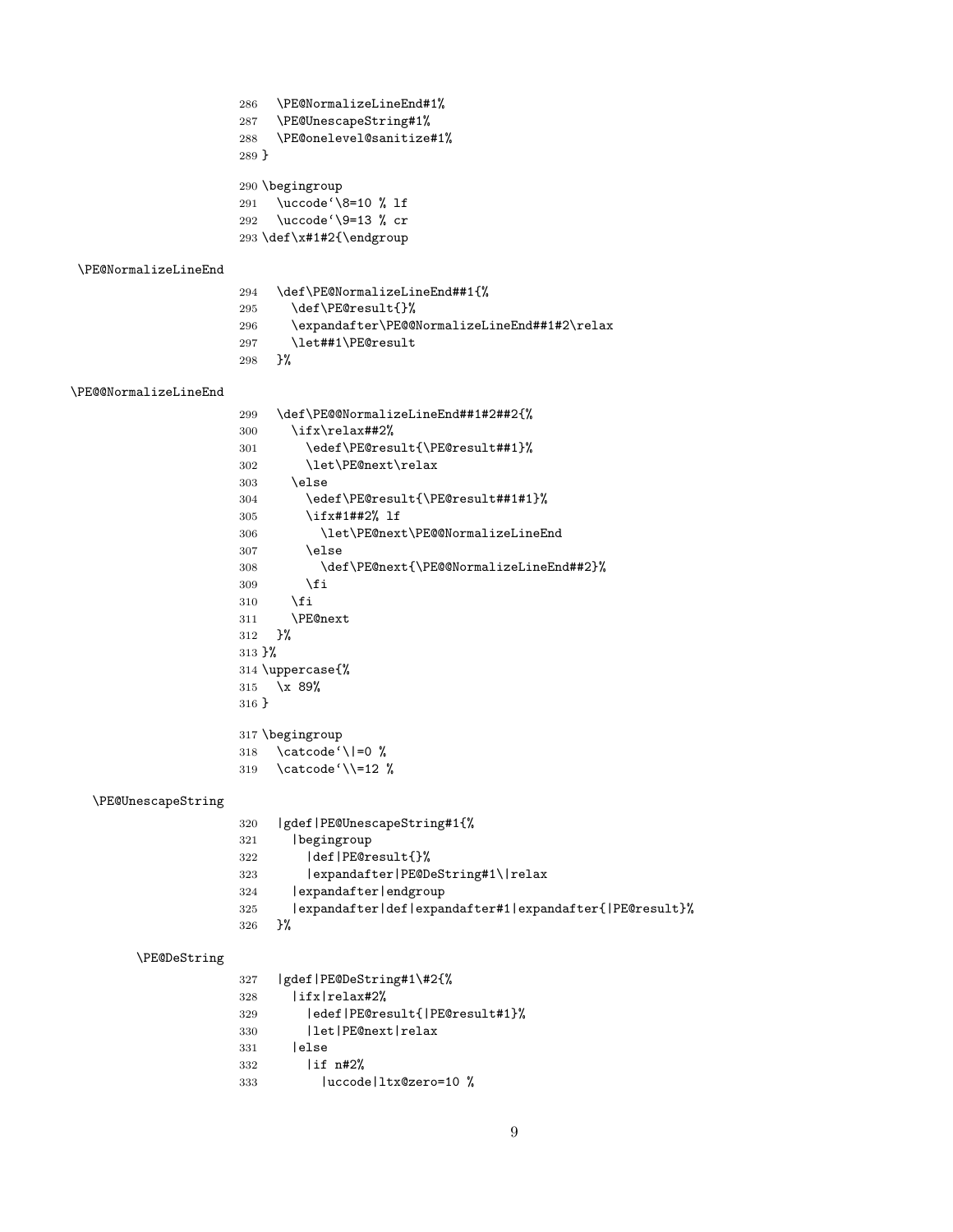<span id="page-9-7"></span><span id="page-9-6"></span><span id="page-9-5"></span><span id="page-9-4"></span><span id="page-9-3"></span><span id="page-9-2"></span><span id="page-9-1"></span><span id="page-9-0"></span> |else|if r#2% |uccode|ltx@zero=13 % |else|if t#2% 337 | uccode|ltx@zero=9 % |else|if b#2% 339 |uccode|ltx@zero=8 % |else|if f#2% 341 | uccode|ltx@zero=12 % |else |uccode|ltx@zero=|ltx@zero |fi|fi|fi|fi|fi |ifnum|uccode|ltx@zero>|ltx@zero |uppercase{% |edef|PE@temp{^^@}% }% |edef|PE@result{|PE@result#1|PE@temp}% |let|PE@next|PE@DeString |else |if\#2% backslash |edef|PE@result{|PE@result#1}% |let|PE@next|PE@CheckEndBackslash |else |ifnum'#2=10 % linefeed |edef|PE@result{|PE@result#1}% |let|PE@next|PE@DeString |else |ifcase|PE@TestOctDigit#2% |edef|PE@result{|PE@result#1}% |def|PE@next{|PE@OctI#2}% |else |edef|PE@result{|PE@result#1#2}% |let|PE@next|PE@DeString 366 | fi 367 | fi |fi |fi |fi |PE@next }% \PE@CheckEndBackslash |gdef|PE@CheckEndBackslash#1{% |ifx|relax#1% |else |edef|PE@result{|PE@result\}% |expandafter|PE@DeString|expandafter#1% |fi }% |endgroup \PE@TestOctDigit \def\PE@TestOctDigit#1{% \ifnum'#1<48 % 0 \ltx@one \else \ifnum'#1>55 % 7 \ltx@one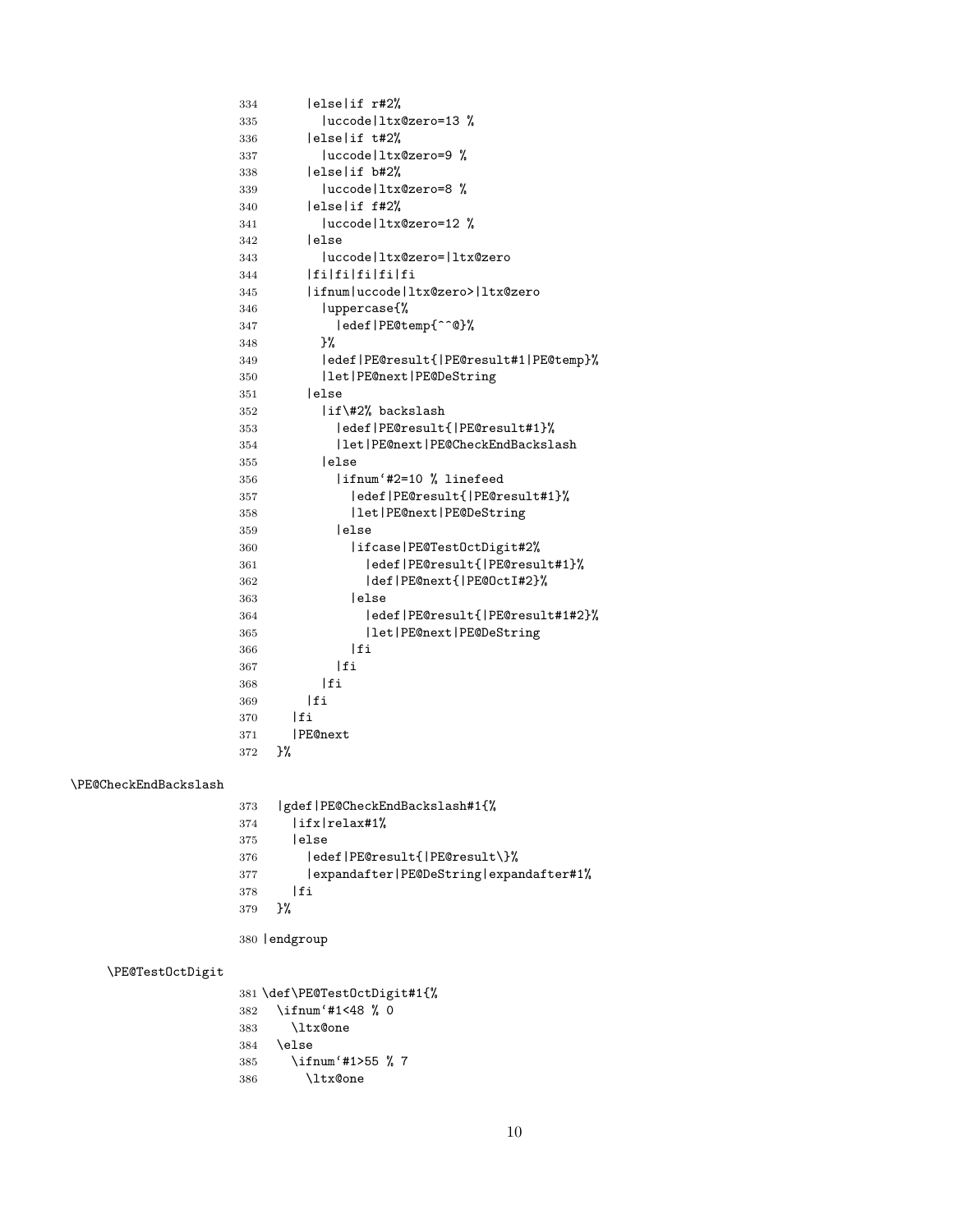```
387 \else
388 \ltx@zero
389 \fi
390 \fi
391 }
```
#### <span id="page-10-25"></span>\PE@OctI

```
392 \def\PE@OctI#1#2{%
393 \ifcase\PE@TestOctDigit#2%
394 \def\PE@next{\PE@OctII{#1#2}}%
395 \else
396 \def\PE@next{\PE@OctAll#1#2}%
397 \fi
398 \PE@next
399 }
```
#### <span id="page-10-26"></span>\PE@OctII

```
400 \def\PE@OctII#1#2{%
401 \ifcase\PE@TestOctDigit#2%
402 \def\PE@next{\PE@OctIII#1#2}%
403 \else
404 \def\PE@next{\PE@OctAll{#1}#2}%
405 \overline{1}406 \PE@next
407 }
408 \ltx@IfUndefined{numexpr}{%
409 \catcode'\$=9 \%410 \catcode'\&=14 %
411 }{%
412 \catcode'\$=14 %
413 \catcode'\&=9 %
414 }
```
#### <span id="page-10-27"></span>\PE@OctIII

```
415 \def\PE@OctIII#1#2#3{%
416 \ifnum#1<4 %
417 \def\PE@next{\PE@OctAll{#1#2#3}}%
418 \else
419 $ \count\ltx@cclv#1 %
420 $ \advance\count\ltx@cclv -4 %
421 \edef\PE@next{%
422 \noexpand\PE@OctAll{%
423 $ \the\count\ltx@cclv
424 \theta \the\numexpr#1-4\relax
425 #2#3%
426 }%
427 }%
428 \fi
429 \PE@next
430 }
```
# <span id="page-10-24"></span>\PE@OctAll

<span id="page-10-29"></span><span id="page-10-28"></span><span id="page-10-22"></span><span id="page-10-12"></span> \def\PE@OctAll#1{% \uccode\ltx@zero='#1\relax \uppercase{% \edef\PE@result{\PE@result^^@}% }%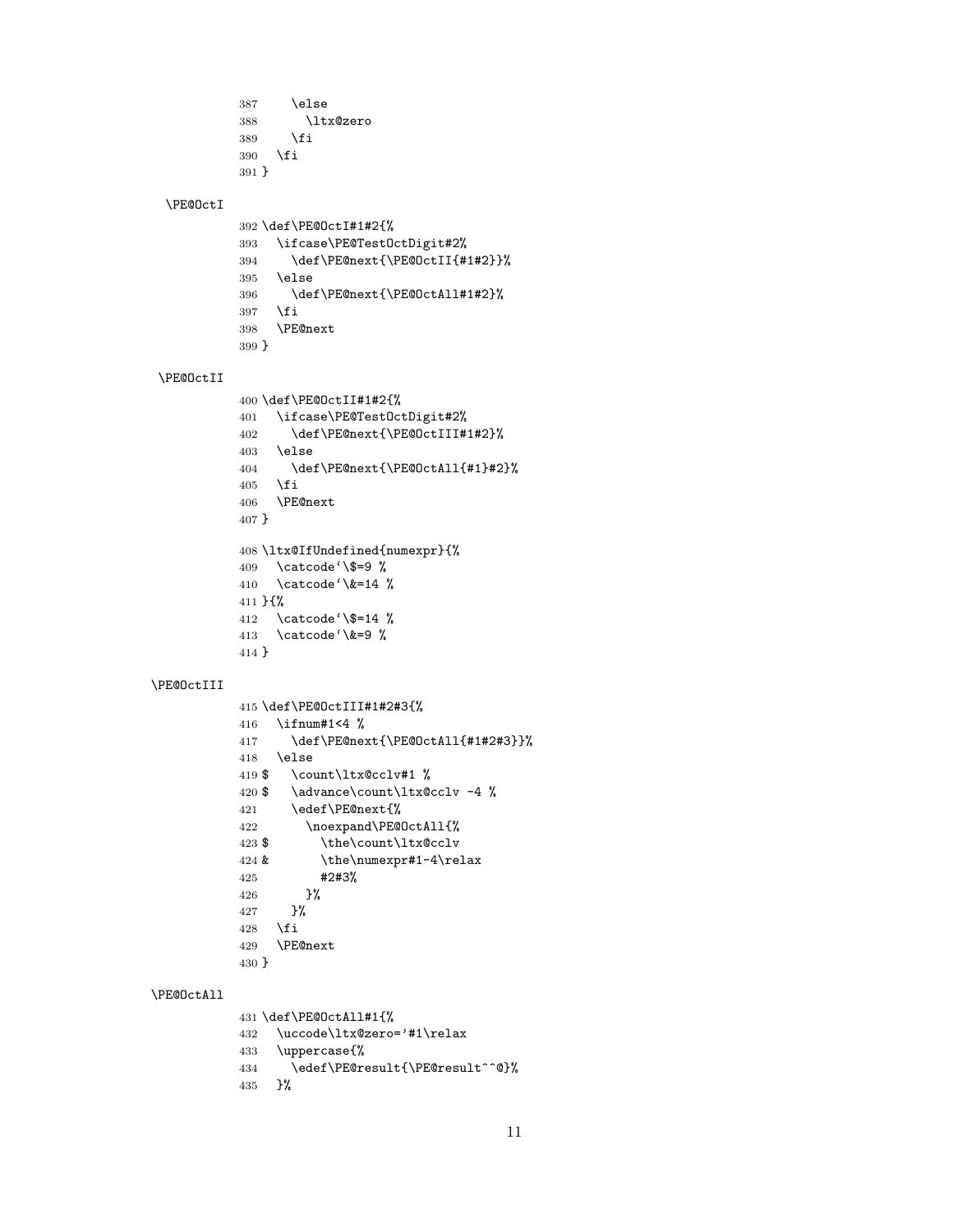```
436 \PE@DeString
437 }
```
# <span id="page-11-25"></span><span id="page-11-24"></span><span id="page-11-23"></span><span id="page-11-13"></span><span id="page-11-8"></span><span id="page-11-3"></span><span id="page-11-2"></span><span id="page-11-1"></span><span id="page-11-0"></span>2.7 User macros (pdfT<sub>F</sub>X analogues)

```
438 \begingroup\expandafter\expandafter\expandafter\endgroup
                  439 \expandafter\ifx\csname RequirePackage\endcsname\relax
                  440 \def\TMP@RequirePackage#1[#2]{%
                  441 \begingroup\expandafter\expandafter\expandafter\endgroup
                  442 \expandafter\ifx\csname ver@#1.sty\endcsname\relax
                  443 \input #1.sty\relax
                  444 \fi
                  445 }%
                  446 \TMP@RequirePackage{pdftexcmds}[2007/11/11]%
                  447 \else
                  448 \RequirePackage{pdftexcmds}[2007/11/11]%
                  449 \fi
                  450 \begingroup\expandafter\expandafter\expandafter\endgroup
                  451 \expandafter\ifx\csname pdf@escapehex\endcsname\relax
  \EdefEscapeHex
                  452 \long\def\EdefEscapeHex#1#2{%
                  453 \EdefSanitize#1{#2}%
                  454 \PE@SanitizeSpaceOther#1%
                  455 \PE@EscapeHex#1%
                  456 }%
 \EdefUnescapeHex
                  457 \def\EdefUnescapeHex#1#2{%
                  458 \EdefSanitize#1{#2}%
                  459 \PE@UnescapeHex#1%
                  460 }%
 \EdefEscapeName
                  461 \long\def\EdefEscapeName#1#2{%
                  462 \EdefSanitize#1{#2}%
                  463 \PE@SanitizeSpaceOther#1%
                  464 \PE@EscapeName#1%
                  465 }%
\EdefEscapeString
                  466 \long\def\EdefEscapeString#1#2{%
                  467 \EdefSanitize#1{#2}%
                  468 \PE@SanitizeSpaceOther#1%
                  469 \PE@EscapeString#1%
                  470 }%
                  471 \else
   \PE@edefbabel Help macro that adds support for babel's shorthand characters.
                  472 \long\def\PE@edefbabel#1#2#3{%
                  473 \begingroup
                  474 \csname @save@activestrue\endcsname
                  475 \edef#1{#2{#3}}%
                  476 \expandafter\endgroup
                  477 \expandafter\def\expandafter#1\expandafter{#1}%
                  478 }%
```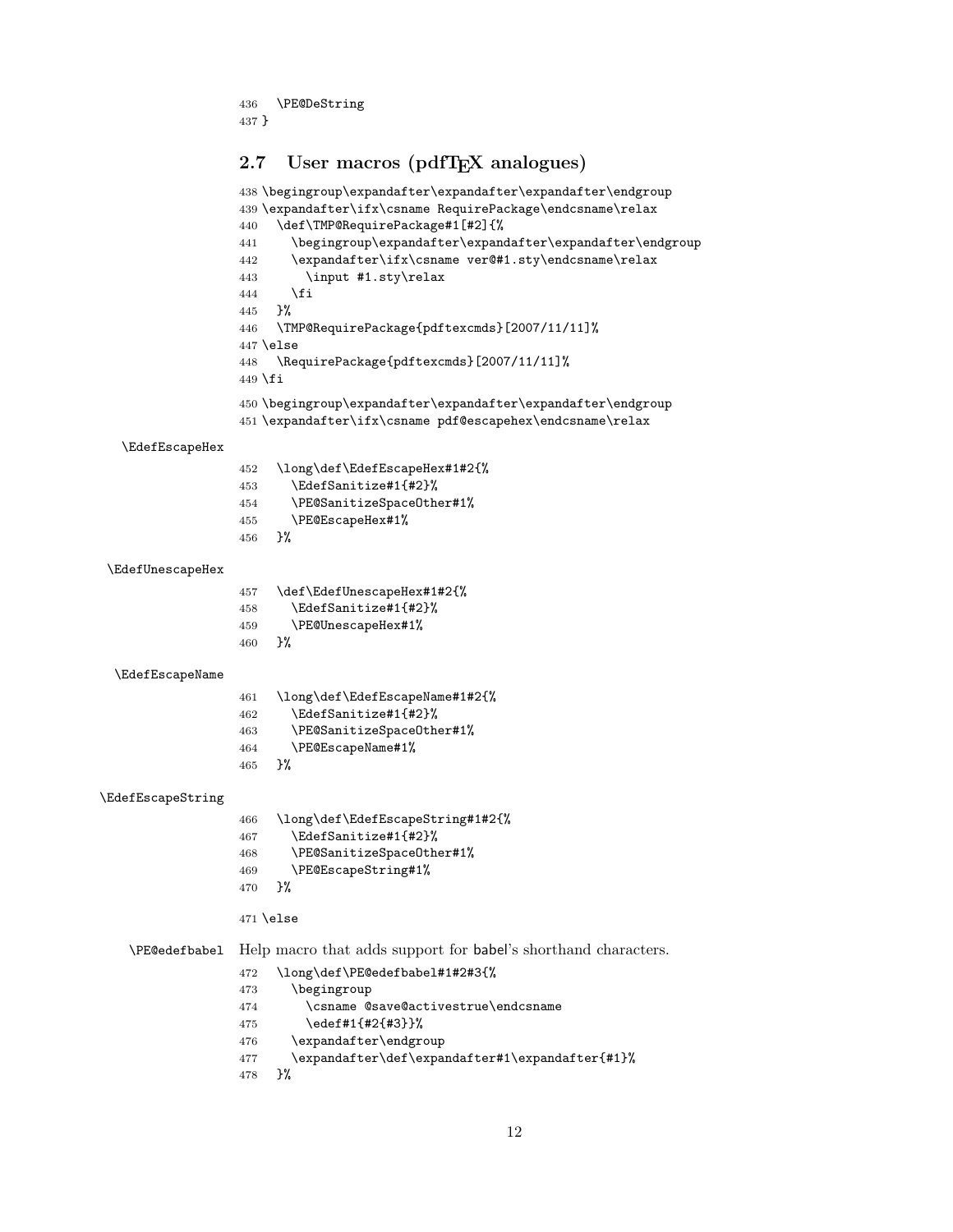<span id="page-12-17"></span><span id="page-12-14"></span><span id="page-12-10"></span><span id="page-12-8"></span><span id="page-12-7"></span>

| \EdefEscapeHex    |            |                                                                     |
|-------------------|------------|---------------------------------------------------------------------|
|                   | 479<br>480 | \long\def\EdefEscapeHex#1#2{%<br>\PE@edefbabel#1\pdf@escapehex{#2}% |
|                   | 481        | ጉ%                                                                  |
| \EdefUnescapeHex  |            |                                                                     |
|                   | 482        | \def\EdefUnescapeHex#1#2{%                                          |
|                   | 483        | \PE@edefbabel#1\pdf@unescapehex{#2}%                                |
|                   | 484        | ጉ%                                                                  |
| \EdefEscapeName   |            |                                                                     |
|                   | 485        | \long\def\EdefEscapeName#1#2{%                                      |
|                   | 486        | \PE@edefbabel#1\pdf@escapename{#2}%                                 |
|                   | 487        | ጉ%                                                                  |
| \EdefEscapeString |            |                                                                     |
|                   | 488        | \long\def\EdefEscapeString#1#2{%                                    |
|                   | 489        | \PE@edefbabel#1\pdf@escapestring{#2}%                               |
|                   | 490        | }%                                                                  |

<span id="page-12-18"></span><span id="page-12-16"></span><span id="page-12-15"></span><span id="page-12-9"></span> \expandafter\PE@AtEnd 492 \fi%

# <span id="page-12-0"></span>2.8 Help macros

# <span id="page-12-1"></span>2.8.1 Characters

Special characters with catcode 12 (other) are created and stored in macros.

#### <span id="page-12-22"></span>\PE@hash

\edef\PE@hash{\string#}

#### <span id="page-12-19"></span>\PE@backslash

```
494 \begingroup
495 \escapechar=-1 %
496 \edef\x{\endgroup
497 \def\noexpand\PE@backslash{\string\\}%
498 }
499 \overline{x}
```
# <span id="page-12-25"></span><span id="page-12-2"></span>2.8.2 Switch for  $\varepsilon$ -T<sub>E</sub>X

```
500 \ltx@newif\ifPE@etex
501 \begingroup\expandafter\expandafter\expandafter\endgroup
502 \expandafter\ifx\csname numexpr\endcsname\relax
503 \else
504 \PE@etextrue
505 \fi
```
# <span id="page-12-21"></span><span id="page-12-3"></span>2.9 Conversions

# <span id="page-12-4"></span>2.9.1 Conversion to hex string

#### <span id="page-12-20"></span>\PE@EscapeHex

<span id="page-12-23"></span><span id="page-12-13"></span> \ifPE@etex \def\PE@EscapeHex#1{% 508 \edef#1{\expandafter\PE@ToHex#1\relax}% }% \else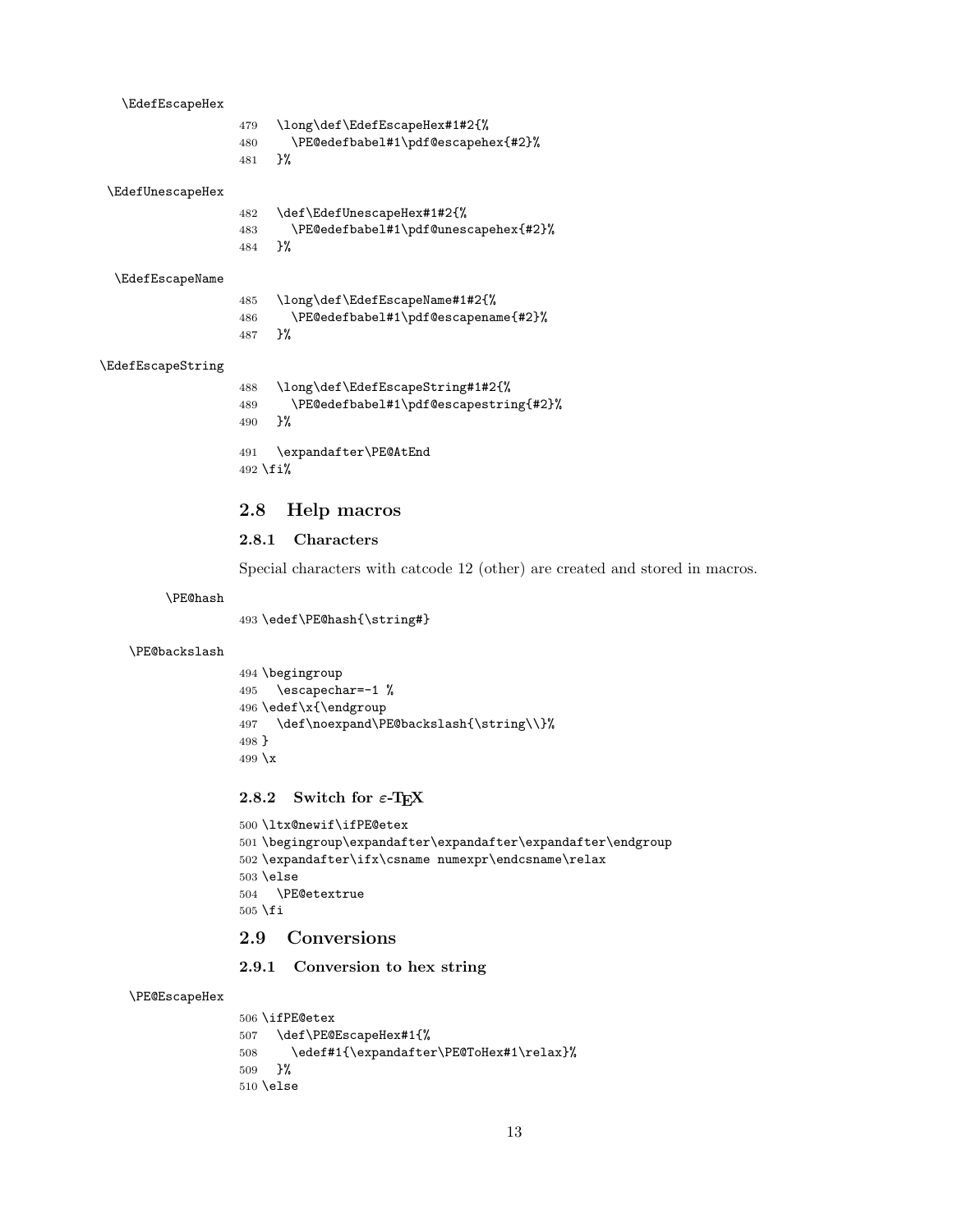```
511 \def\PE@EscapeHex#1{%
512 \def\PE@result{}%
513 \expandafter\PE@ToHex#1\relax
514 \let#1\PE@result
```

```
515 }%
```

```
516 \overline{f}
```
#### <span id="page-13-25"></span>\PE@ToHex

<span id="page-13-15"></span><span id="page-13-13"></span> \def\PE@ToHex#1{% \ifx\relax#1% \else \PE@HexChar{#1}% \expandafter\PE@ToHex  $\setminus$ fi }%

#### <span id="page-13-16"></span>\PE@HexChar

```
524 \ifPE@etex
525 \def\PE@HexChar#1{%
526 \PE@HexDigit{\numexpr\dimexpr.0625\dimexpr'#1sp\relax\relax\relax}%
527 \PE@HexDigit{%
528 \numexpr'#1-16*\dimexpr.0625\dimexpr'#1sp\relax\relax\relax
529 }%
530 }%
531 \else
532 \def\PE@HexChar#1{%
533 \dimen0='#1sp%
534 \dimen2=.0625\dimen0 %
535 \advance\dimen0-16\dimen2 %
536 \edef\PE@result{%
537 \PE@result
538 \PE@HexDigit{\dimen2 }%
539 \PE@HexDigit{\dimen0 }%
540 }%
541 }%
542 \overline{1}
```
#### <span id="page-13-18"></span>\PE@HexDigit

```
543 \def\PE@HexDigit#1{%
544 \expandafter\string
545 \ifcase#1%
546 0\or 1\or 2\or 3\or 4\or 5\or 6\or 7\or 8\or 9\or
547 A\or B\or C\or D\or E\or F%
548 \fi
549 }
```
#### <span id="page-13-0"></span>2.9.2 Character code to octal number

#### <span id="page-13-19"></span>\PE@OctChar

<span id="page-13-14"></span><span id="page-13-12"></span><span id="page-13-9"></span><span id="page-13-8"></span>

|     | 550 \ifPE@etex                                           |
|-----|----------------------------------------------------------|
| 551 | \def\PE@OctChar#1{%                                      |
| 552 | \expandafter\PE@@OctChar                                 |
| 553 | \the\numexpr\dimexpr.015625\dimexpr'#1sp\relax\relax     |
| 554 | \expandafter\relax                                       |
| 555 | \expandafter\relax                                       |
| 556 | \the\numexpr\dimexpr.125\dimexpr'#1sp\relax\relax\relax\ |
| 557 | \relax                                                   |
| 558 | #1%                                                      |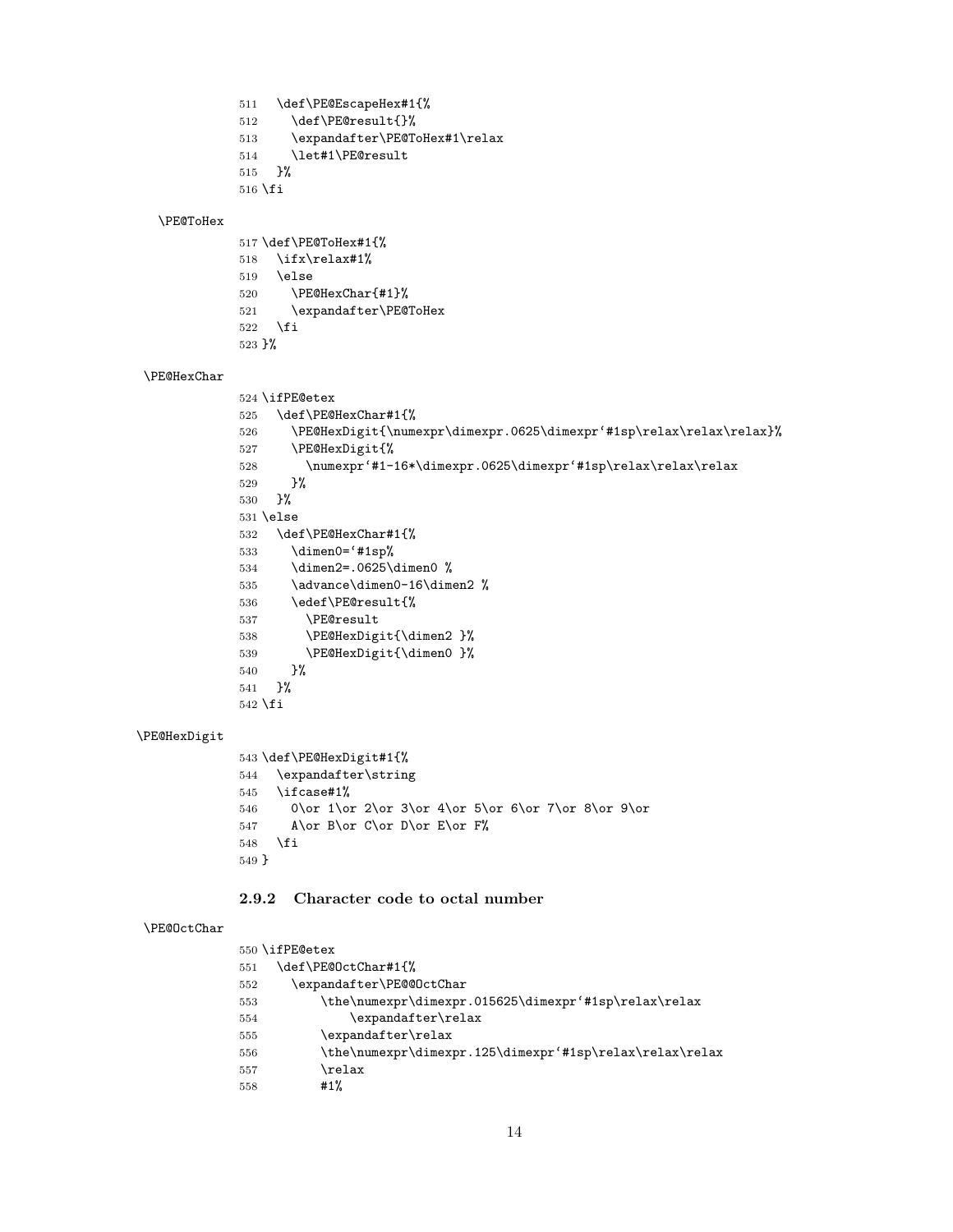```
559 }%
560 \def\PE@@OctChar#1\relax#2\relax#3{%
561 \PE@backslash
562 #1%
563 \the\numexpr#2-8*#1\relax
564 \the\numexpr\dimexpr'#3sp\relax-8*#2\relax
565 }%
566 \else
567 \def\PE@OctChar#1{%
568 \dimen0='#1sp%
569 \dimen2=.125\dimen0 %
570 \dimen4=.125\dimen2 %
571 \advance\dimen0-8\dimen2 %
572 \advance\dimen2-8\dimen4 %
573 \edef\PE@result{%
574 \PE@result
575 \PE@backslash
576 \number\dimen4 %
577 \number\dimen2 %
578 \number\dimen0 %
579 }%
580 }%
581 \fi
```
### <span id="page-14-24"></span><span id="page-14-23"></span><span id="page-14-16"></span><span id="page-14-8"></span><span id="page-14-7"></span><span id="page-14-6"></span><span id="page-14-2"></span><span id="page-14-0"></span>2.9.3 Unpack hex string

#### <span id="page-14-30"></span>\PE@UnescapeHex

```
582 \def\PE@UnescapeHex#1{%
583 \begingroup
584 \PE@InitUccodeHexDigit
585 \def\PE@result{}%
586 \expandafter\PE@DeHex#1\relax\relax
587 \expandafter\endgroup
588 \expandafter\def\expandafter#1\expandafter{\PE@result}%
589 }
```
#### <span id="page-14-18"></span>\PE@DeHex

```
590 \def\PE@DeHex#1#2{%
591 \ifx#2\relax
592 \ifx#1\relax
593 \let\PE@next\relax
594 \else
595 \uppercase{%
596 \def\PE@testA{#1}%
597 }%
598 \ifcase\expandafter\PE@TestUcHexDigit\PE@testA
599 \def\PE@next{%
600 \PE@DeHex#10\relax\relax
601 }%
602 \else
603 \let\PE@next\relax
604 \fi
605 \fi
606 \else
607 \uppercase{%
608 \def\PE@testA{#1}%
609 \def\PE@testB{#2}%
610 }%
```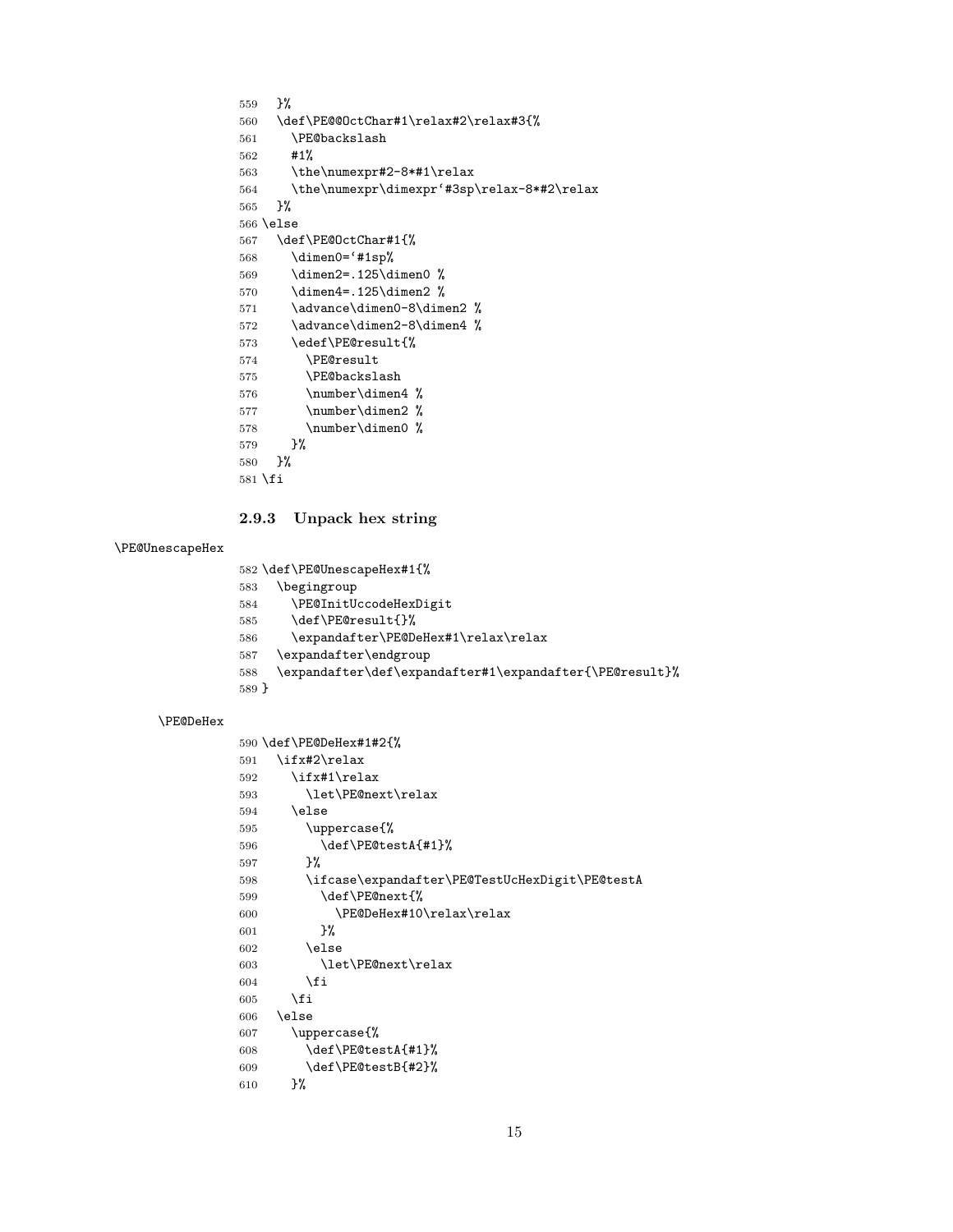```
611 \ifcase\expandafter\PE@TestUcHexDigit\PE@testA
612 \ifcase\expandafter\PE@TestUcHexDigit\PE@testB
613 \uccode\ltx@zero="\PE@testA\PE@testB\relax
614 \ifnum\uccode\ltx@zero=32 %
615 \let\PE@temp\PE@space@space
616 \else
617 \uppercase{%
618 \def\PE@temp{^^@}%
619 }%
620 \setminusfi
621 \edef\PE@result{\PE@result\PE@temp}%
622 \let\PE@next\PE@DeHex
623 \else
624 % invalid input sequence
625 \def\PE@next{%
626 \PE@DeHex#1%
627628 \setminusfi
629 \else
630 % invalid input sequence
631 \def\PE@next{\PE@DeHex#2}%
632 \setminusfi
633 \setminusfi
634 \PE@next
635 }
```
### <span id="page-15-23"></span><span id="page-15-22"></span><span id="page-15-21"></span><span id="page-15-0"></span>2.9.4 Conversion to PDF name

### <span id="page-15-12"></span>\PE@EscapeName

```
636 \ifPE@etex
637 \def\PE@EscapeName#1{%
638 \edef#1{\expandafter\PE@EscapeNameTokens#1\relax}%
639 }%
640 \else
641 \def\PE@EscapeName#1{%
642 \def\PE@result{}%
643 \expandafter\PE@EscapeNameTokens#1\relax
644 \let#1\PE@result
645 }%
646 \overline{f}i
```
#### <span id="page-15-17"></span>\PE@EscapeNameTokens

<span id="page-15-26"></span><span id="page-15-19"></span><span id="page-15-18"></span><span id="page-15-16"></span><span id="page-15-14"></span><span id="page-15-13"></span><span id="page-15-10"></span><span id="page-15-8"></span><span id="page-15-7"></span><span id="page-15-6"></span><span id="page-15-5"></span><span id="page-15-3"></span>

|     | 647 \def\PE@EscapeNameTokens#1{%               |                              |  |  |
|-----|------------------------------------------------|------------------------------|--|--|
| 648 | \ifx\relax#1%                                  |                              |  |  |
| 649 | \else                                          |                              |  |  |
| 650 | \ifnum'#1<33 %                                 |                              |  |  |
| 651 | \ifcase'#1 %                                   |                              |  |  |
| 652 | % drop illegal zero                            |                              |  |  |
| 653 | \else                                          |                              |  |  |
| 654 | \PE@EscapeNameAdd\PE@hash                      |                              |  |  |
| 655 | \PE@HexChar#1%                                 |                              |  |  |
| 656 | \fi                                            |                              |  |  |
| 657 | \else                                          |                              |  |  |
| 658 | \ifnum'#1>126 %                                |                              |  |  |
| 659 | \PE@EscapeNameAdd\PE@hash                      |                              |  |  |
| 660 | \PE@HexChar#1%                                 |                              |  |  |
| 661 | \else \ifnum'#1=35                             | \PE@EscapeNameHashChar 23% # |  |  |
| 662 | \else\ifnum'#1=37 \PE@EscapeNameHashChar 25% % |                              |  |  |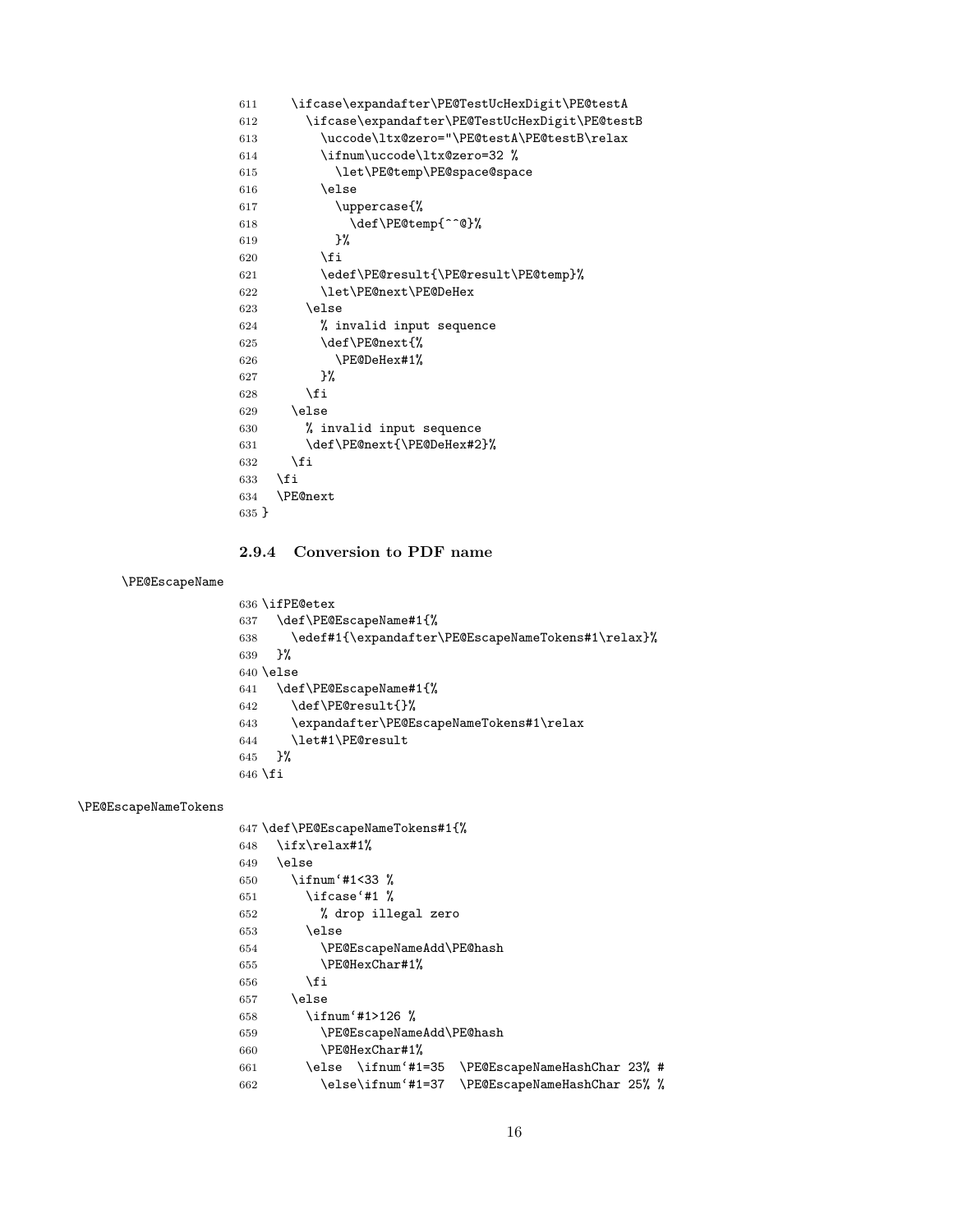<span id="page-16-15"></span><span id="page-16-9"></span><span id="page-16-8"></span><span id="page-16-7"></span><span id="page-16-6"></span><span id="page-16-5"></span><span id="page-16-4"></span><span id="page-16-3"></span><span id="page-16-2"></span><span id="page-16-1"></span> \else\ifnum'#1=40 \PE@EscapeNameHashChar 28% ( \else\ifnum'#1=41 \PE@EscapeNameHashChar 29% ) \else\ifnum'#1=47 \PE@EscapeNameHashChar 2F% / \else\ifnum'#1=60 \PE@EscapeNameHashChar 3C% < \else\ifnum'#1=62 \PE@EscapeNameHashChar 3E% > \else\ifnum'#1=91 \PE@EscapeNameHashChar 5B% [ \else\ifnum'#1=93 \PE@EscapeNameHashChar 5D% ] \else\ifnum'#1=123 \PE@EscapeNameHashChar 7B% { \else\ifnum'#1=125 \PE@EscapeNameHashChar 7D% } \else \PE@EscapeNameAdd{#1}% 674 \fi\fi\fi\fi\fi\fi\fi\fi\fi\fi\fi\fi \fi \fi \expandafter\PE@EscapeNameTokens \fi }% \def\PE@EscapeNameHashChar#1#2{% \PE@EscapeNameAdd{\PE@hash\string#1\string#2}% }%

#### <span id="page-16-17"></span>\PE@EscapeNameAdd

```
683 \ifPE@etex
684 \def\PE@EscapeNameAdd#1{#1}%
685 \else
686 \def\PE@EscapeNameAdd#1{%
687 \edef\PE@result{%
688 \PE@result
689 #1%
690 }%
691 }%
692 \fi
```
### <span id="page-16-0"></span>2.9.5 Conversion to PDF string

#### <span id="page-16-19"></span>\PE@EscapeString

<span id="page-16-26"></span><span id="page-16-20"></span><span id="page-16-13"></span>

|           | 693 \ifPE@etex                                          |
|-----------|---------------------------------------------------------|
| 694       | \def\PE@EscapeString#1{%                                |
| 695       | \edef#1{\expandafter\PE@EscapeStringTokens#1\relax}%    |
| 696       | ጉ%                                                      |
|           | $697$ \else                                             |
| 698       | \def\PE@EscapeString#1{%                                |
| 699       | \begingroup                                             |
| 700       | \def\PE@result{}%                                       |
| 701       | \expandafter\PE@EscapeStringTokens#1\relax              |
| 702       | \expandafter\endgroup                                   |
| 703       | \expandafter\def\expandafter#1\expandafter{\PE@result}% |
| 704       | ጉ%                                                      |
| $705$ \fi |                                                         |
|           |                                                         |

### <span id="page-16-22"></span>\PE@EscapeStringTokens

<span id="page-16-27"></span><span id="page-16-21"></span><span id="page-16-14"></span> \def\PE@EscapeStringTokens#1{% \ifx\relax#1% \else

<span id="page-16-10"></span>\ifnum'#1<33 %

- <span id="page-16-23"></span>\PE@OctChar#1%
- \else
- <span id="page-16-11"></span>712 \ifnum'#1>126 %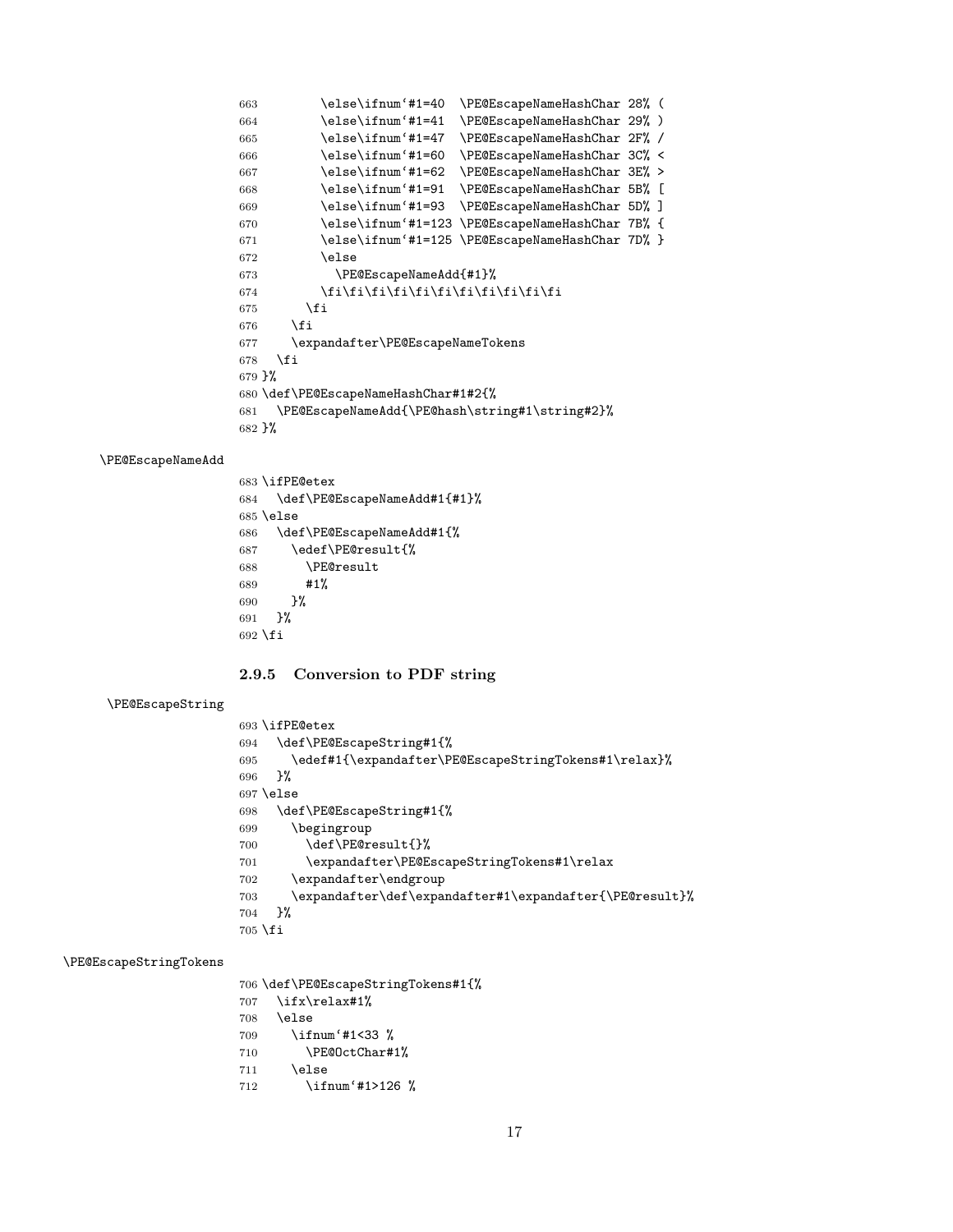```
713 \PE@OctChar#1%
714 \else \ifnum'#1=40 \PE@EscapeStringAdd{\string\(}% (
715 \else\ifnum'#1=41 \PE@EscapeStringAdd{\string\)}% )
716 \else\ifnum'#1=92 \PE@EscapeStringAdd{\string\\}% \
717 \else
718 \PE@EscapeStringAdd{#1}%
719 \{fi\}fit720 \overline{\text{1}}721 \fi
722 \expandafter\PE@EscapeStringTokens
723 \fi
724 }%
```
#### <span id="page-17-10"></span>\PE@EscapeStringAdd

```
725 \ifPE@etex
726 \def\PE@EscapeStringAdd#1{#1}%
727 \else
728 \def\PE@EscapeStringAdd#1{%
729 \edef\PE@result{%
730 \PE@result
731 #1%
732 }%
733 }%
734 \fi
735 \PE@AtEnd%
736 \langle/package\rangle
```
# <span id="page-17-8"></span><span id="page-17-0"></span>3 Installation

# <span id="page-17-1"></span>3.1 Download

**Package.** This package is available on  $CTAN^1$  $CTAN^1$ :

[CTAN:macros/latex/contrib/pdfescape/pdfescape.dtx](https://ctan.org/tex-archive/macros/latex/contrib/pdfescape/pdfescape.dtx) The source file.

[CTAN:macros/latex/contrib/pdfescape/pdfescape.pdf](https://ctan.org/tex-archive/macros/latex/contrib/pdfescape/pdfescape.pdf) Documentation.

Bundle. All the packages of the bundle 'pdfescape' are also available in a TDS compliant ZIP archive. There the packages are already unpacked and the documentation files are generated. The files and directories obey the TDS standard.

[CTAN:install/macros/latex/contrib/pdfescape.tds.zip](http://mirrors.ctan.org/install/macros/latex/contrib/pdfescape.tds.zip)

TDS refers to the standard "A Directory Structure for TEX Files" ([CTAN:pkg/](http://ctan.org/pkg/tds) [tds](http://ctan.org/pkg/tds)). Directories with texmf in their name are usually organized this way.

# <span id="page-17-2"></span>3.2 Bundle installation

Unpacking. Unpack the pdfescape.tds.zip in the TDS tree (also known as texmf tree) of your choice. Example (linux):

unzip pdfescape.tds.zip -d "/texmf

```
1CTAN:pkg/pdfescape
```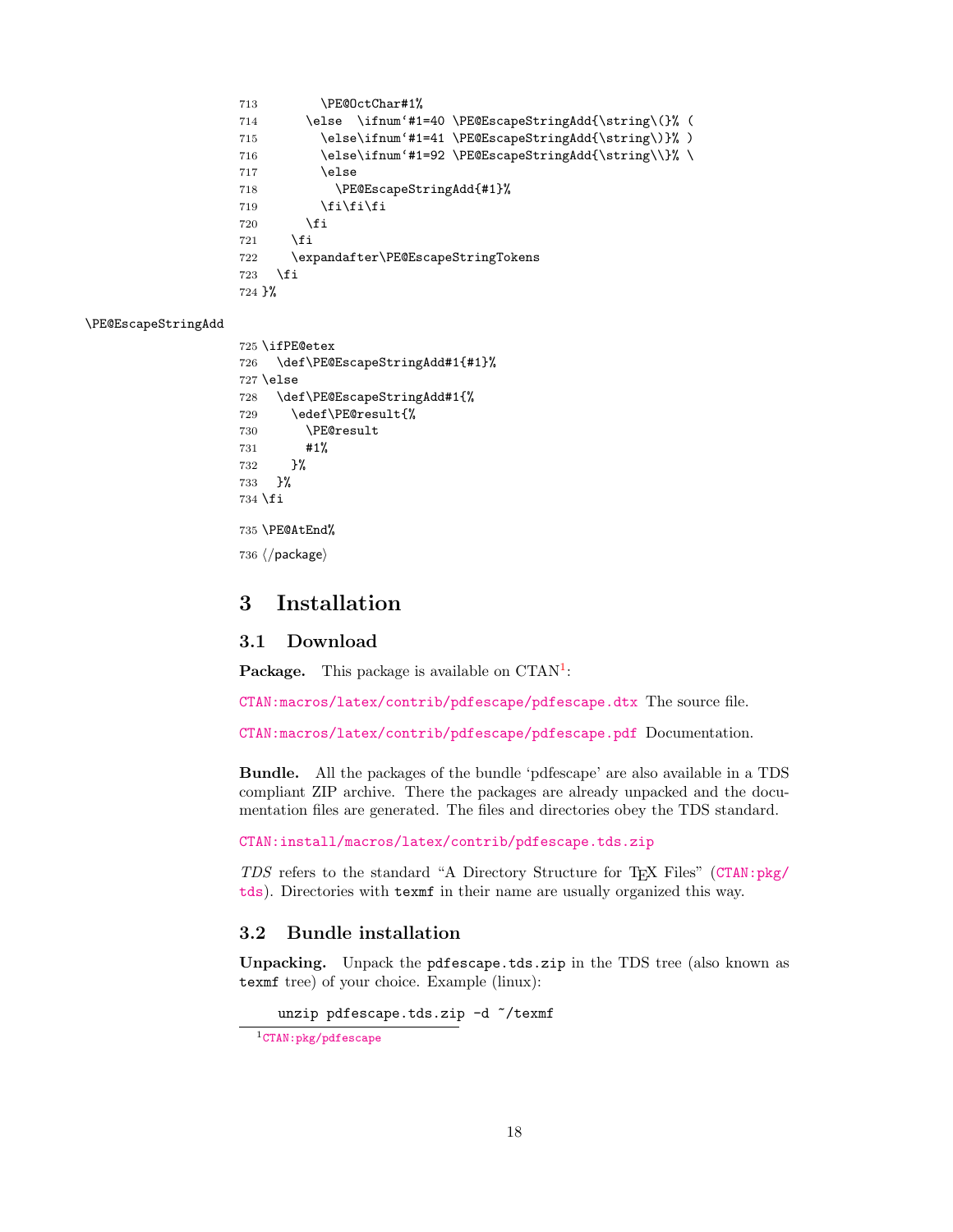#### <span id="page-18-0"></span>3.3 Package installation

Unpacking. The .dtx file is a self-extracting docstrip archive. The files are extracted by running the .dtx through plain TEX:

tex pdfescape.dtx

TDS. Now the different files must be moved into the different directories in your installation TDS tree (also known as texmf tree):

```
\verb|pdfescape.sty| \rightarrow \verb|tex|/pdfescape/bdfescape.sty|pdfescape.pdf \rightarrow doc/latex/pdfescape/pdfescape.pdf
pdfescape.dtx \rightarrow source/lates/pdfescape/pdfescape.dtx
```
If you have a docstrip.cfg that configures and enables docstrip's TDS installing feature, then some files can already be in the right place, see the documentation of docstrip.

# <span id="page-18-1"></span>3.4 Refresh file name databases

If your T<sub>E</sub>X distribution  $(TEX\text{ Live}, \text{mikTrX}, \ldots)$  relies on file name databases, you must refresh these. For example, TEX Live users run texhash or mktexlsr.

# <span id="page-18-2"></span>3.5 Some details for the interested

Unpacking with LAT<sub>E</sub>X. The .dtx chooses its action depending on the format:

plain T<sub>E</sub>X: Run docstrip and extract the files.

LATEX: Generate the documentation.

If you insist on using  $L^2T_FX$  for docstrip (really, docstrip does not need  $L^2T_FX$ ), then inform the autodetect routine about your intention:

```
latex \let\install=y\input{pdfescape.dtx}
```
Do not forget to quote the argument according to the demands of your shell.

Generating the documentation. You can use both the .dtx or the .drv to generate the documentation. The process can be configured by the configuration file ltxdoc.cfg. For instance, put this line into this file, if you want to have A4 as paper format:

\PassOptionsToClass{a4paper}{article}

An example follows how to generate the documentation with pdfI4T<sub>E</sub>X:

```
pdflatex pdfescape.dtx
makeindex -s gind.ist pdfescape.idx
pdflatex pdfescape.dtx
makeindex -s gind.ist pdfescape.idx
pdflatex pdfescape.dtx
```
# <span id="page-18-3"></span>4 History

<span id="page-18-4"></span>[2007/02/21 v1.0]

• First version.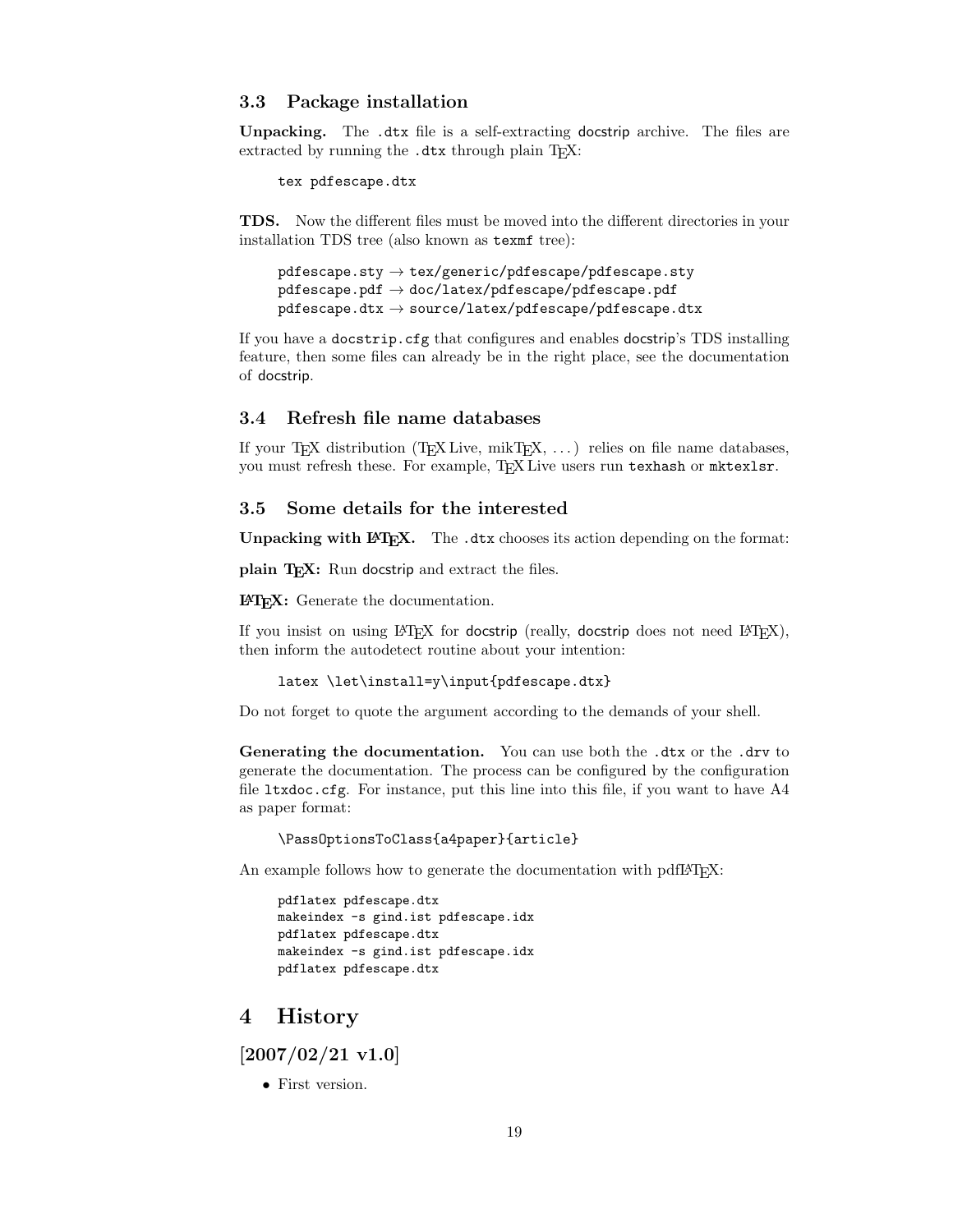# <span id="page-19-0"></span> $[2007/02/25 \text{ v}1.1]$

- Test files added.
- \EdefUnescapeHex supports lowercase letters.
- Fix: \EdefEscapeName{^^@}
- Fix: \EdefEscapeName{\string#}
- Fix for \EdefUnescapeHex in case of incomplete hex string.
- Fix: \EdefUnescapeHex generates space tokens with catcode 10 (space) in all cases.
- Fix: \EdefEscapeHex and \EdefEscapeName now generate tokens with catcode 12 (other) only.

# <span id="page-19-1"></span>[2007/03/20 v1.2]

• Fix: Wrong year in \ProvidesPackage.

# <span id="page-19-2"></span> $[2007/04/11 \text{ v}1.3]$

 $\bullet\,$  Line ends sanitized.

# <span id="page-19-3"></span>[2007/04/21 v1.4]

• \EdefUnescapeName and \EdefUnescapeString added.

# <span id="page-19-4"></span> $[2007/08/27 \text{ v}1.5]$

• \EdefSanitize added (replaces \PE@sanitize).

# <span id="page-19-5"></span> $[2007/09/09 \text{ v}1.6]$

• Fix in catcode setup.

# <span id="page-19-6"></span> $[2007/10/27 \text{ v}1.7]$

• More efficient \EdefSanitize.

# <span id="page-19-7"></span>[2007/11/11 v1.8]

 $\bullet$  Use of package pdftexcmds for LuaT<sub>EX</sub> support.

# <span id="page-19-8"></span> $[2010/03/01 \text{ v}1.9]$

• Compatibility with iniTEX.

# <span id="page-19-9"></span> $[2010/11/12 \text{ v}1.10]$

- Use of package ltxcmds.
- Fix for compatibility with iniT<sub>E</sub>X.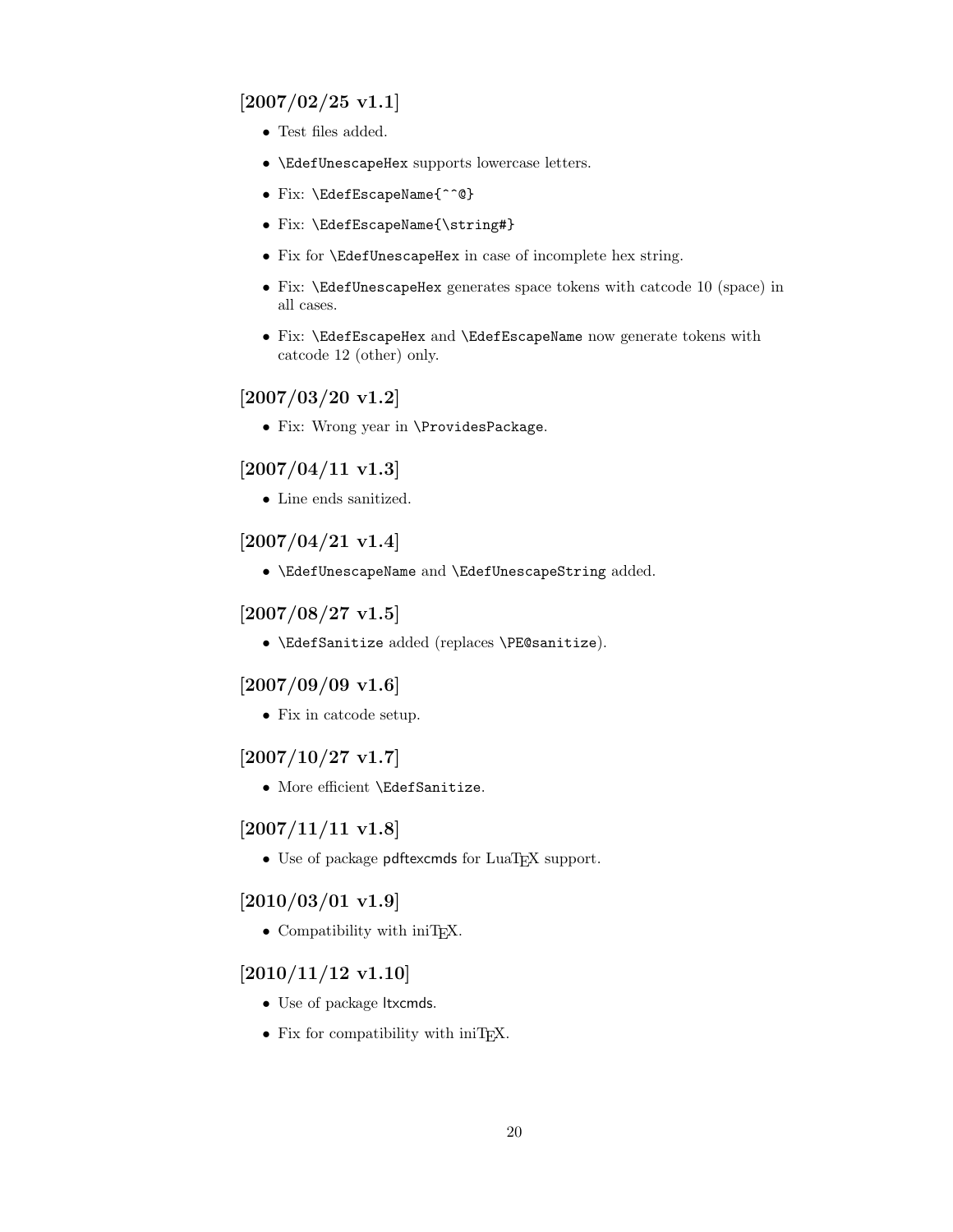# <span id="page-20-0"></span> $[2011/01/30 v1.11]$

• Already loaded package files are not input in plain TFX.

# <span id="page-20-1"></span>[2011/04/04 v1.12]

- Further fixes for compatibility for iniTEX.
- Test file for iniT<sub>E</sub>X added.

# <span id="page-20-2"></span> $[2011/11/25 v1.13]$

• Higher order bit of octal sequences in \EdefUnescapeString ignored according to the PDF specification (Bug found by Bruno Le Floch).

# <span id="page-20-3"></span>[2016/05/16 v1.14]

• Documentation updates.

# <span id="page-20-4"></span> $[2019/12/09 \text{ v}1.15]$

• Documentation updates.

# <span id="page-20-5"></span>5 Index

Numbers written in italic refer to the page where the corresponding entry is described; numbers underlined refer to the code line of the definition; plain numbers refer to the code lines where the entry is used.

| <b>Symbols</b>                                                         | 80, 81, 82, 83, 84, 87, 88, 90, 91,                                                   |
|------------------------------------------------------------------------|---------------------------------------------------------------------------------------|
| $\setminus$ #  191, 327, 352                                           | 92, 93, 101, 102, 103, 104, 105,                                                      |
| \\$<br>$\ldots \ldots \ldots \ldots \ldots \ldots \quad 190, 409, 412$ | 106, 107, 108, 109, 110, 111,                                                         |
| \&                                                                     | 112, 113, 114, 115, 167, 190,                                                         |
| \ (                                                                    | 191, 318, 319, 409, 410, 412, 413                                                     |
| \).                                                                    | \count  419, 420, 423                                                                 |
| $\text{\textbackslash@onelevel@sanitize}\ \dots\dots\dots\dots\ 149$   | \csname $\ldots \ldots \ldots \ldots 14, 21$ ,                                        |
|                                                                        | 50, 66, 76, 121, 124, 133, 136,                                                       |
| $\setminus$ 175, 319, 497, 716                                         | 143, 154, 439, 442, 451, 474, 502                                                     |
|                                                                        |                                                                                       |
|                                                                        | D                                                                                     |
|                                                                        | $\det$ okenize  158, 162                                                              |
| <b>Numbers</b>                                                         | \dimen . 533, 534, 535, 538, 539, 568,                                                |
|                                                                        | 569, 570, 571, 572, 576, 577, 578                                                     |
|                                                                        | \dimexpr $526, 528, 553, 556, 564$                                                    |
|                                                                        | E                                                                                     |
|                                                                        | $\text{XEdefEscapeHex } \ldots \ldots \quad 2, \frac{452}{479}$                       |
| $\mathbf{A}$                                                           | $\text{XEdefEscapeName} \dots \dots \dots \frac{461}{485}$                            |
| \advance $\ldots \ldots$ 420, 535, 571, 572                            | $\text{EdefEscapeString}$ $466, 488$                                                  |
| $\text{Aftergroup} \dots \dots \dots \dots \dots 29$                   | $\text{EdefSanitize} \dots \dots \quad 3, \, 132,$                                    |
|                                                                        | 165, 184, 284, 453, 458, 462, 467                                                     |
| $\mathbf C$                                                            | $\texttt{NEdefUnescapeHex} \dots \dots \dots \ \ \textcolor{red}{457}, \frac{482}{1}$ |
| \catcode $2, 3, 5, 6, 7, 8, 9,$                                        | $\texttt{XEdefUnescapeName} \dots \dots \dots 2, 183$                                 |
| 10, 11, 12, 13, 33, 34, 36, 37, 38,                                    |                                                                                       |
| 39, 40, 41, 42, 43, 44, 45, 46, 47,                                    | $\text{EdefUnescapeString} \dots \dots \dots \, 3,283$                                |
| 48, 49, 69, 70, 72, 73, 74, 78, 79,                                    |                                                                                       |

### 21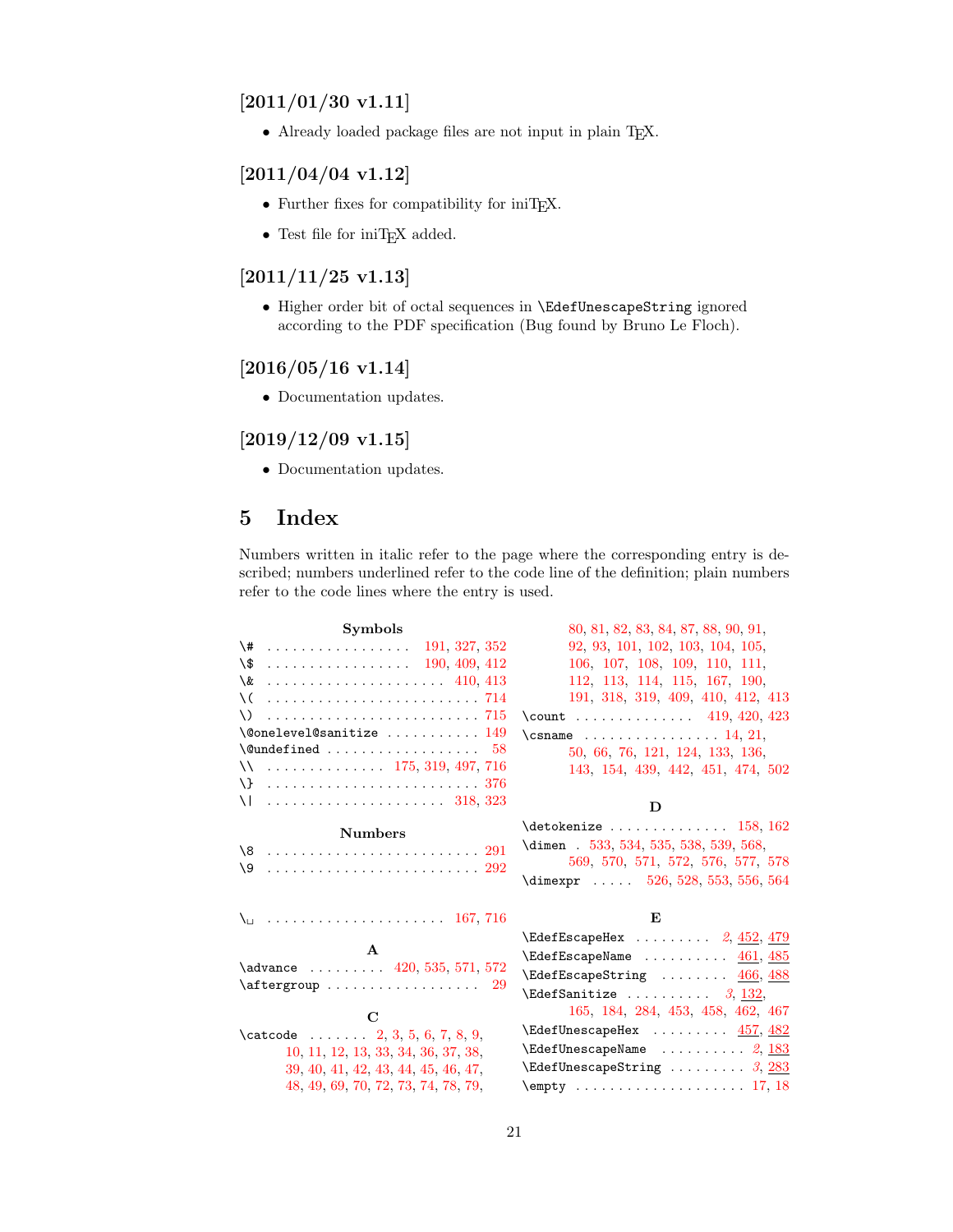|                                                                                                       | ١F         |
|-------------------------------------------------------------------------------------------------------|------------|
| 50, 66, 76, 121, 124, 133, 136,                                                                       | ١F         |
| 143, 154, 439, 442, 451, 474, 502                                                                     | ١F         |
| $\end{imput}$ 29, 119                                                                                 | $\sqrt{F}$ |
| $\end{tikz}$ 4, 35, 71, 77, 89                                                                        |            |
| $\verb \escapechar  \dots \dots \dots \dots \ 495$                                                    | ١F         |
| $\mathbf G$                                                                                           |            |
| $\qquad \qquad$ 192, 200                                                                              |            |
|                                                                                                       | $\sqrt{F}$ |
| 1                                                                                                     | ١F         |
| $\backslash$ ifcase $214, 215,$                                                                       | ١F         |
| 393, 401, 545, 598, 611, 612, 651                                                                     | $\sqrt{F}$ |
| \ifnum<br>- 265.                                                                                      | ١F         |
| 268, 271, 272, 382, 385, 416,                                                                         | $\sqrt{F}$ |
| 614, 650, 658, 661, 662, 663,                                                                         |            |
| 664, 665, 666, 667, 668, 669,                                                                         | \F         |
| 670, 671, 709, 712, 714, 715, 716                                                                     | ١F         |
| $\left\{\texttt{ifPE@etex} \quad \ldots \quad \ldots \quad \ldots \quad \ldots \quad \ldots \right\}$ | \F         |
| $506,\ 524,\ 550,\ 636,\ 683,\ 693,\ 725$                                                             | ١F         |
| \ifx 15, 18, 21, 50,                                                                                  |            |
| 58, 61, 121, 124, 133, 143, 175,                                                                      |            |
| 201, 205, 300, 305, 439, 442,                                                                         |            |
| 451, 502, 518, 591, 592, 648, 707                                                                     | ١F         |
| $\verb \immediate            23, 52$                                                                  | ١F         |
| $\mathcal{L}$ 125, 443                                                                                | ١F         |
| L                                                                                                     | ١F         |
| $\texttt{ltx@cclv} \dots \dots \dots \ 419, 420, 423$                                                 | \F<br>١F   |
| $\texttt{\texttt{ltx@If}Underined} \dots \dots \dots \dots \ 408$                                     | $\sqrt{F}$ |
| $\texttt{\texttt{ltx@newif}} \quad \ldots \quad \ldots \quad \ldots \quad \ldots \quad \texttt{500}$  |            |
| \ltx@one 218, 221, 266, 269, 273, 383, 386                                                            | ١F         |
| \ltx@ReturnAfterFi  178                                                                               |            |
| \ltx@zero 216, 223, 227, 247, 248, 249,                                                               |            |
| 250, 251, 252, 253, 254, 255,                                                                         |            |
| $256, \ 257, \ 258, \ 259, \ 260, \ 261,$                                                             |            |
| 262, 275, 278, 388, 432, 613, 614                                                                     | ١F         |
|                                                                                                       | ١F         |
| М                                                                                                     |            |
| $\n\text{Meaning}$<br>. 145                                                                           | ١F         |
| N                                                                                                     | \F         |
| $\text{number} \dots \dots \dots \dots \ 576, 577, 578$                                               | ١F         |
| \numexpr 424, 526, 528, 553, 556, 563, 564                                                            | ١F         |
|                                                                                                       | ١F         |
| P                                                                                                     | ١F         |
| \PackageInfo<br>26                                                                                    |            |
| $\qquad$                                                                                              | ١F         |
| $\qquad$                                                                                              | $\sqrt{F}$ |
| $\texttt{pdf@escapestring}$ $489$                                                                     | ١F         |
|                                                                                                       |            |
| $\P$ E@@NormalizeLineEnd $296, 299$                                                                   | ١F         |
| $\text{NE@QOctChar} \dots \dots \dots \dots \ 552, \overline{560}$                                    | ١F         |
| \PE@AtEnd  95, 96, 119, 491, 735                                                                      | ١F         |
| $\P$ E@backslash $494, 561, 575$                                                                      | ١F         |
| \PE@CheckEndBackslash  373                                                                            | ١F         |
| $\P$ E@DeHex  586, $590$                                                                              |            |
| \PE@DeName  196, 200, 229, 233                                                                        |            |

PE@edefbabel . [472,](#page-11-15) [480,](#page-12-14) [483,](#page-12-17) [486,](#page-12-15) [489](#page-12-16)  $\texttt{PE@EscapeHex} \dots \dots \dots \dots \ 455, \frac{506}{506}$  $\texttt{PE@EscapeHex} \dots \dots \dots \dots \ 455, \frac{506}{506}$  $\texttt{PE@EscapeHex} \dots \dots \dots \dots \ 455, \frac{506}{506}$  $\texttt{PE@EscapeHex} \dots \dots \dots \dots \ 455, \frac{506}{506}$  $\texttt{PE@EscapeHex} \dots \dots \dots \dots \ 455, \frac{506}{506}$  $\texttt{PE@EscapeName}$  . . . . . . . . . . [464,](#page-11-17) [636](#page-15-12) \PE@EscapeNameAdd . . . . . . . . . . . .  $\ldots$  . . . . . . [654,](#page-15-13) [659,](#page-15-14) [673,](#page-16-15) [681,](#page-16-16) [683](#page-16-17) E@EscapeNameHashChar . . . . . . . . . . . . . [661,](#page-15-7) [662,](#page-15-8) [663,](#page-16-1) [664,](#page-16-2) [665,](#page-16-3) [666,](#page-16-4) [667,](#page-16-5) [668,](#page-16-6) [669,](#page-16-7) [670,](#page-16-8) [671,](#page-16-9) [680](#page-16-18)  $\texttt{PE@EscapeNameTokens } . . . 638, 643, \underline{647}$  $\texttt{PE@EscapeNameTokens } . . . 638, 643, \underline{647}$  $\texttt{PE@EscapeNameTokens } . . . 638, 643, \underline{647}$  $\texttt{PE@EscapeNameTokens } . . . 638, 643, \underline{647}$  $\texttt{PE@EscapeNameTokens } . . . 638, 643, \underline{647}$  $\texttt{PE@EscapeNameTokens } . . . 638, 643, \underline{647}$  $\texttt{PE@EscapeNameTokens } . . . 638, 643, \underline{647}$  $\texttt{PE@EscapeString}$  . . . . . . . . [469,](#page-11-18)  $\underline{693}$  $\underline{693}$  $\underline{693}$ E@EscapeStringAdd . . . . . . . . . . . . . . . . . . . [714,](#page-17-4) [715,](#page-17-5) [716,](#page-17-6) [718,](#page-17-9) <u>[725](#page-17-10)</u>  $\texttt{PE@EscapeStringTokens} \qquad 695, 701, 706$  $\texttt{PE@EscapeStringTokens} \qquad 695, 701, 706$  $\texttt{PE@EscapeStringTokens} \qquad 695, 701, 706$  $\texttt{PE@EscapeStringTokens} \qquad 695, 701, 706$  $\texttt{PE@EscapeStringTokens} \qquad 695, 701, 706$  $\texttt{PE@EscapeStringTokens} \qquad 695, 701, 706$ \PE@etextrue . . . . . . . . . . . . . . . . . [504](#page-12-21)  $\texttt{PEChash}$  . . . . . . . . . [493,](#page-12-22) [654,](#page-15-13) [659,](#page-15-14) [681](#page-16-16)  $\texttt{PE@HexChar}$  ......  $520, \, 524, \, 655, \, 660$  $520, \, 524, \, 655, \, 660$  $520, \, 524, \, 655, \, 660$  $520, \, 524, \, 655, \, 660$  $520, \, 524, \, 655, \, 660$  $520, \, 524, \, 655, \, 660$  $520, \, 524, \, 655, \, 660$ PE@HexDigit . . [526,](#page-13-6) [527,](#page-13-17) [538,](#page-13-4) [539,](#page-13-5) [543](#page-13-18)  $\texttt{PECOnitUccodeHexDigit}$  [194,](#page-6-19)  $\frac{240}{584}$  $\frac{240}{584}$  $\frac{240}{584}$ PE@next [203,](#page-6-20) [208,](#page-6-21) [229,](#page-6-17) [233,](#page-6-18) [237,](#page-7-29) [302,](#page-8-11) [306,](#page-8-12) [308,](#page-8-13) [311,](#page-8-14) [394,](#page-10-14) [396,](#page-10-15) [398,](#page-10-16) [402,](#page-10-17) [404,](#page-10-18) [406,](#page-10-19) [417,](#page-10-20) [421,](#page-10-21) [429,](#page-10-22) [593,](#page-14-20) [599,](#page-14-21) [603,](#page-14-22) [622,](#page-15-20) [625,](#page-15-21) [631,](#page-15-22) [634](#page-15-23)  $\texttt{PE@NormalizeLineEnd}$  ......  $286, \, 294$  $286, \, 294$  $286, \, 294$ PE@OctAll . . . [396,](#page-10-15) [404,](#page-10-18) [417,](#page-10-20) [422,](#page-10-23) [431](#page-10-24)  $\texttt{PECOctChar}\ \dots \dots \dots \dots \quad \frac{550}{710,713}$  $\texttt{PECOctChar}\ \dots \dots \dots \dots \quad \frac{550}{710,713}$  $\texttt{PECOctChar}\ \dots \dots \dots \dots \quad \frac{550}{710,713}$  $\texttt{PECOctChar}\ \dots \dots \dots \dots \quad \frac{550}{710,713}$ \PE@OctI . . . . . . . . . . . . . . . . . . . . [392](#page-10-25)  $\texttt{PE@OctII}$  . . . . . . . . . . . . . . . [394,](#page-10-14)  $\overline{400}$  $\overline{400}$  $\overline{400}$  $\texttt{PECOctIII}$  ..............  $402,\,415$  $402,\,415$  $402,\,415$ E@onelevel@sanitize . . . . . . . . . . . . . . [138,](#page-4-29) [144,](#page-5-12) [149,](#page-5-2) [161,](#page-5-13) [187,](#page-6-22) [288](#page-8-17)  $\text{P}\text{C}$ result . . . . . . [195,](#page-6-23) [198,](#page-6-24) [202,](#page-6-25) [207,](#page-6-26) [228,](#page-6-27) [232,](#page-6-28) [295,](#page-8-18) [297,](#page-8-19) [301,](#page-8-20) [304,](#page-8-21) [434,](#page-10-28) [512,](#page-13-20) [514,](#page-13-21) [536,](#page-13-22) [537,](#page-13-23) [573,](#page-14-23) [574,](#page-14-24) [585,](#page-14-25) [588,](#page-14-26) [621,](#page-15-24) [642,](#page-15-25) [644,](#page-15-26) [687,](#page-16-24) [688,](#page-16-25) [700,](#page-16-26) [703,](#page-16-27) [729,](#page-17-12) [730](#page-17-13)  $\texttt{PESanitize}$  ....................  $\underline{165}$  $\underline{165}$  $\underline{165}$ E@SanitizeSpaceOther . . . . . . . .  $\ldots$  .  $\frac{170}{185}$ , [185,](#page-6-29) [285,](#page-7-30) [454,](#page-11-19) [463,](#page-11-20) [468](#page-11-21)  $\texttt{PESpace@other} \quad \ldots \ldots \ldots \quad \frac{166}{167},\, 177$  $\texttt{PESpace@other} \quad \ldots \ldots \ldots \quad \frac{166}{167},\, 177$  $\texttt{PE@space} \quad \ldots \ldots \ldots \quad \underline{169}, \, 615$  $\texttt{PE@space} \quad \ldots \ldots \ldots \quad \underline{169}, \, 615$  $\texttt{E@SpaceToOther } \dots \dots \dots \quad 171, \, \underline{173}$  $\texttt{E@SpaceToOther } \dots \dots \dots \quad 171, \, \underline{173}$  $\texttt{E@SpaceToOther } \dots \dots \dots \quad 171, \, \underline{173}$  $\texttt{E@SpaceToOther } \dots \dots \dots \quad 171, \, \underline{173}$  $\texttt{E@SpaceToOther } \dots \dots \dots \quad 171, \, \underline{173}$  $\texttt{P}\texttt{Estrip@prefix}$  . . . . . . . . [145,](#page-5-11) [147](#page-5-21)  $\text{P}\text{E@temp } \dots$  . . . . [225,](#page-6-30) [228,](#page-6-27) [615,](#page-15-27) [618,](#page-15-28) [621](#page-15-24)  $\texttt{P}\texttt{P}\texttt{C}$ testA . . . . . . . . . . . . . . [211,](#page-6-31) [214,](#page-6-7) [223,](#page-6-14) [596,](#page-14-27) [598,](#page-14-10) [608,](#page-14-28) [611,](#page-15-1) [613](#page-15-11) PE@testB . [212,](#page-6-32) [215,](#page-6-8) [223,](#page-6-14) [609,](#page-14-29) [612,](#page-15-2) [613](#page-15-11)  $\texttt{P}\texttt{P}\texttt{P}\texttt{C}\texttt{TestOctDigit}$  ....  $\frac{381}{393}, \frac{393}{401}$  $\frac{381}{393}, \frac{393}{401}$  $\frac{381}{393}, \frac{393}{401}$ E@TestUcHexDigit . . . . . . . . . . . .  $\ldots$  . [214,](#page-6-7) [215,](#page-6-8) [264,](#page-7-31) [598,](#page-14-10) [611,](#page-15-1) [612](#page-15-2)  $\texttt{PCQToHex} \quad \ldots \quad \ldots \quad \ldots \quad \text{508, 513, \,\underline{517}}$  $\texttt{PCQToHex} \quad \ldots \quad \ldots \quad \ldots \quad \text{508, 513, \,\underline{517}}$  $\texttt{PCQToHex} \quad \ldots \quad \ldots \quad \ldots \quad \text{508, 513, \,\underline{517}}$  $\texttt{PCQToHex} \quad \ldots \quad \ldots \quad \ldots \quad \text{508, 513, \,\underline{517}}$  $\texttt{PCQToHex} \quad \ldots \quad \ldots \quad \ldots \quad \text{508, 513, \,\underline{517}}$  $\texttt{PCQToHex} \quad \ldots \quad \ldots \quad \ldots \quad \text{508, 513, \,\underline{517}}$  $\texttt{PCQToHex} \quad \ldots \quad \ldots \quad \ldots \quad \text{508, 513, \,\underline{517}}$  $\texttt{PEQUnesscapeHex}$  .........  $459,582$  $459,582$  $\texttt{PEQUnesscape Name}$  . . . . . . . . . [186,](#page-6-33)  $\overline{189}$  $\overline{189}$  $\overline{189}$  $\texttt{PEQUnescapeString}\ \dots \dots \ \dots\ 287,\ \underline{320}$  $\texttt{PEQUnescapeString}\ \dots \dots \ \dots\ 287,\ \underline{320}$  $\texttt{PEQUnescapeString}\ \dots \dots \ \dots\ 287,\ \underline{320}$  $\texttt{PEQUnescapeString}\ \dots \dots \ \dots\ 287,\ \underline{320}$  $\texttt{PEQUnescapeString}\ \dots \dots \ \dots\ 287,\ \underline{320}$  $\Pr{\texttt{ovidesPackage}} \dots \dots \dots \dots \ 19, \,67$  $\Pr{\texttt{ovidesPackage}} \dots \dots \dots \dots \ 19, \,67$  $\Pr{\texttt{ovidesPackage}} \dots \dots \dots \dots \ 19, \,67$  $\Pr{\texttt{ovidesPackage}} \dots \dots \dots \dots \ 19, \,67$ R

\PE@DeString . . . . . . . . . . . . [327,](#page-8-10) [436](#page-11-14) \RequirePackage . . . . . . . . . [130,](#page-4-30) [448](#page-11-23)